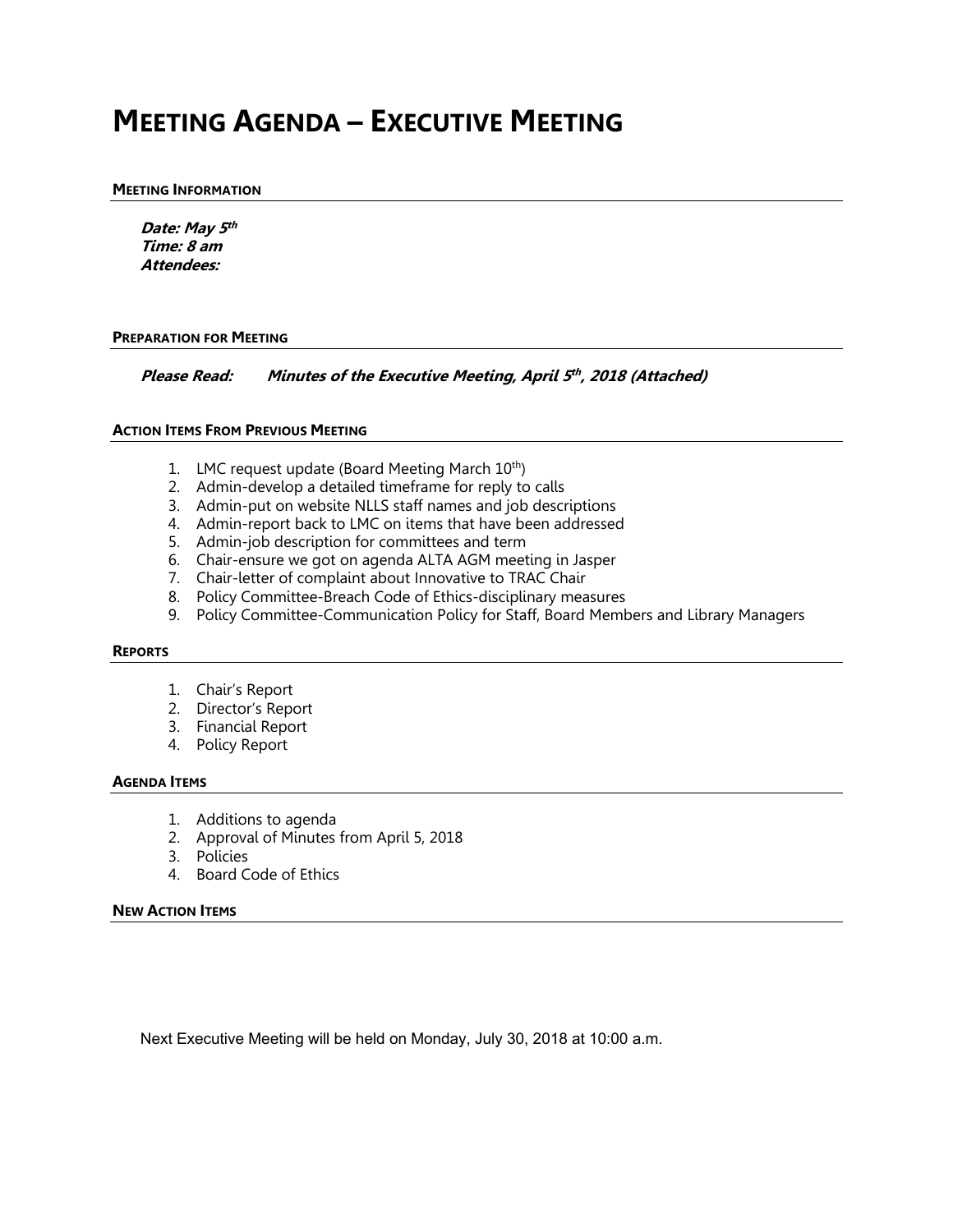# **MEETING MINUTES – EXECUTIVE MEETING**

#### **MEETING INFORMATION**

**Date: May 5 th , 2018 Time: 8:00 am Attendees: Larry Tiedemann, Vicky Lefebvre, Laurent Amyotte, Warren Griffin, Craig Lukinuk, Jill McLuckie, Elaine Sorochan, Neal Comeau (on behalf of Susan Evans), Cyndy Heslin, Jodi Dahlgren, Julie Walker, Lois Quail, Terri Hampson, Heather Elliott, Tracy Paradis Missing: Justin Thompson**

Meeting called to order at 8:05 a.m.

#### **ACTION ITEMS FROM PREVIOUS MEETING**

- 1. LMC request update
	- see attached
- 2. Admin-develop detailed timeframe for reply to calls
- needs to be referred to Policy Committee
- 3. Admin-NLLS staff names and job descriptions
	- see attached
	- in process of putting information on website with Staff pictures
	- booklets with staff information to be given to Librarians at LMC
- 4. Admin-report back to LMC on items that have been addressed - will be reported to LMC at next meeting scheduled for May 30, 2018
- 5. Admin-job descriptions for committees and term
	- see attached

#### **Motion to take out the word "all" in Committees of the Board Policy – Warren Griffin - carried**

- 6. Chair-ALTA AGM in Jasper
	- spoke with Chair of ALTA, stated that ALTA is responsible for provincial advocacy; regional advocacy is the responsibility of each jurisdiction
- 7. Chair-letter about Innovative
	- an email was sent out by the Chair to the TRAC Chair regarding Innovative (see attached)
- 8. Policy Committee-Breach Code of Ethics-disciplinary measures - to be addressed at next Policy Committee meeting
- 9. Policy Committee-Communication Policy for Staff, Board Members and Library Managers
	- to be addressed at next Policy Committee meeting

#### **REPORTS**

- 1. Chair's Report
	- see attached
	- -provincial government is in the "red-zone"
	- Jasper conference was good, lots of general discussions

#### **Motion to accept the Chair's report as presented – Jill McLuckie – carried**

- 2. Executive Director's Report
	- Met with Innovative and 3 other TRAC Director's; meeting went very well.

- Innovative is assigning a Canadian representative and they are implementing a plan, therefore they can be held accountable.

- Polaris is still the best option out there, however the developer of Polaris (he is not with them anymore) is looking at developing a new program comparable to Polaris.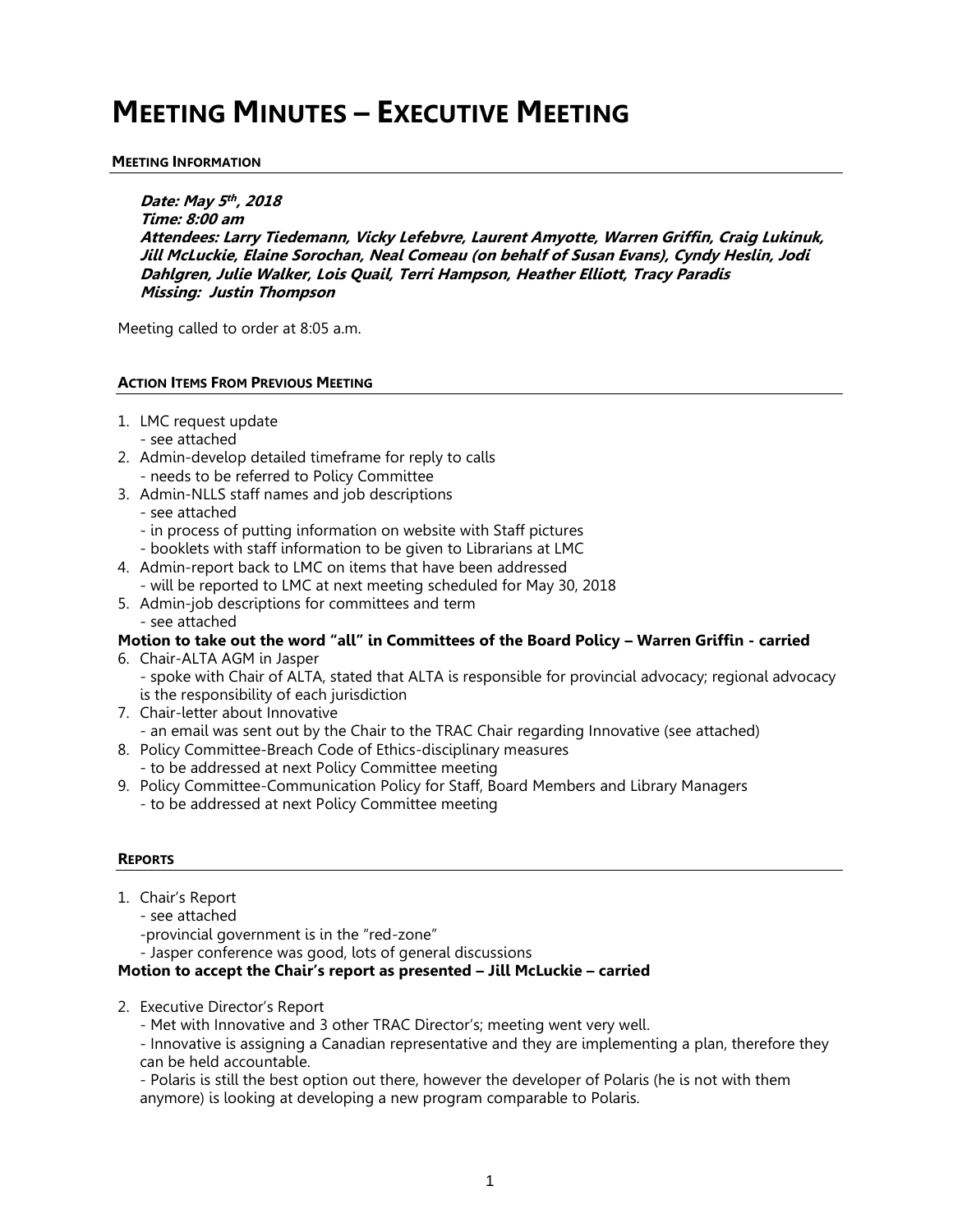- Julie and Larry, as well as PLSB, went to Legal to present joining the NLLS system; they are unsure of they way they want to go (build a new building, renovate a current building or just join for services) they will let us know.

- Hoopla – with agreement from LMC we have dropped checkouts from 5 to 2 per month. This has created quite a bit in savings from previously. PLSB has given a one-time amount of \$31,000 to NLLS to put towards Hoopla.

- LMC concerns will be addressed at the LMC meeting scheduled for May 30.

- VR machine is booked up until summer of 2019, we are looking to purchase another VR machine with an estimated purchase price of \$12,000.

#### **Motion to approve the purchase of a new VR machine – Elaine Sorochan - carried**

- New Staff – Anna will be starting in Public Services on June 11; Alexis Bristow will be joining as one of our summer students, one of our cataloguers, who has been with NLLS for 23 years, is retiring this summer, we will be advertising for a full-time cataloguer.

- There was flooding in Bib. Services on April 16<sup>th</sup>. See attached pictures. Refer to Building Committee.

- New Van-There is 150,000 km on the large van (Quasi)

- Joanne and Lois went and looked at new vehicles in Lloydminster

- Important items when looking for a vehicle: smaller van, better driver comfort, fuel economy, service options, 2 sliding doors. (see table in Director's report)

- there is a 3-9 month wait as the van needs to be ordered

#### **Motion to purchase Ford Transit, with the note that Lois is to look at Ford dealership in St. Paul – Cyndy Heslin – carried**

- Electrical issues in building

- suggestion from Craig is to purchase larger UPC devices, and to not plug the printers into the device (refer to Building Committee)

- Board members who miss 3 meetings in a row, according to the Libraries Act will be notified of removal/replacement. Recommend Chair to write letters to Mayor and CAO's of municipalities.

- FOIP workshop – see who is interested at the Board meeting. NLLS will be putting on that workshop

if there is enough interest.

- Summer student application (needs to be done in-camera)

#### **Motion to go into camera at 9:50 a.m. regarding personnel – Vicky Lefebvre – carried Motion to come out of camera at 9:55 a.m. – Craig Lukinuk - carried**

(no motion to accept Executive Director's Report)

- 3. Financial Report - not addressed (no motion to accept Financial Report)
- 4. Policy Report

#### **AGENDA ITEMS**

1. Additions to agenda

- 5. Review Policy "Election of Executive Committee"

**Motion to approve amended agenda – Jill McLuckie - carried**

2. Approval of Minutes from April 5, 2018

**Motion to approve Minutes from April 5, 2018 – Laurent Amyotte – carried**

3. Policies

**Motion to accept amendments to the "Role of the Executive Committee" Policy and forward to the Board for approval – Jill McLuckie – carried**

**Motion to accept amendments to the "Recognition - Board" Policy and forward to the Board for approval – Vicky Lefebvre – carried**

4. Board Code of Ethics

- not addressed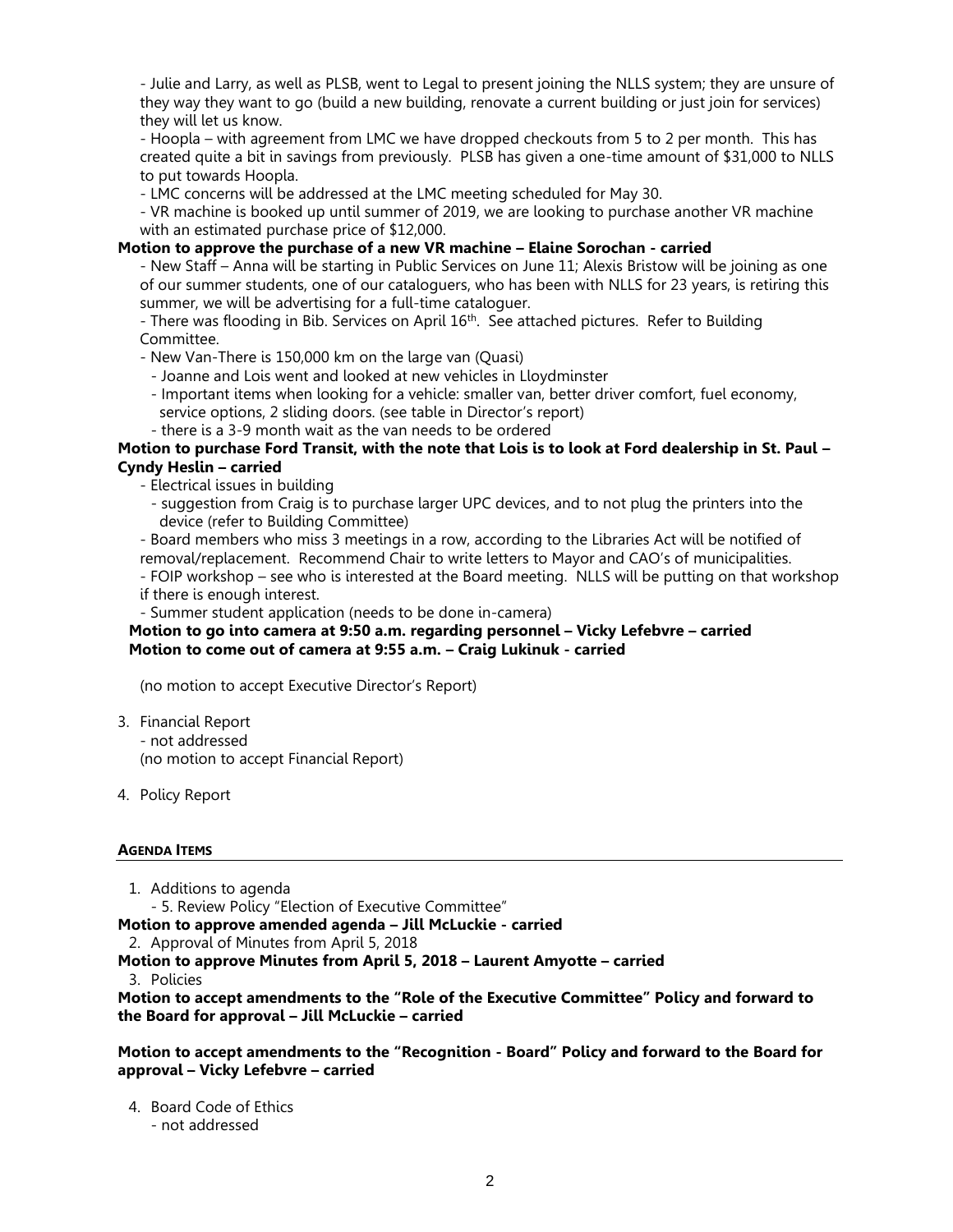5. Review Policy "Election of Executive Committee"

- Add to policy "If in the event of a provincial election year, any person elected to the Executive Committee, will hold that position for 2 years +/- the difference between the next staggered zone election".

**Motion to accept amendments to the "Election of Executive Committee" and forward to the Board for Approval – Cyndy Heslin – carried** 

#### **NEW ACTION ITEMS**

CHAIR – create a committee and plan to move forward with advocacy

CHAIR – send letters to Mayor/CAO's of municipalities of Board members who have missed 3 or more meetings consecutively

POLICY COMMITTEE – Breach Code of Ethics – disciplinary measures

POLICY COMMITTEE – Communication Policy for Staff, Board Members and Library Managers

**Approved By: \_\_\_\_\_\_\_\_\_\_\_\_\_\_\_\_\_\_\_\_\_\_\_\_\_\_\_\_\_\_\_\_\_\_\_\_\_\_\_\_\_\_\_ Date: \_\_\_\_\_\_\_\_\_\_\_\_\_\_\_\_\_\_\_\_\_\_\_\_\_\_\_\_\_\_\_\_**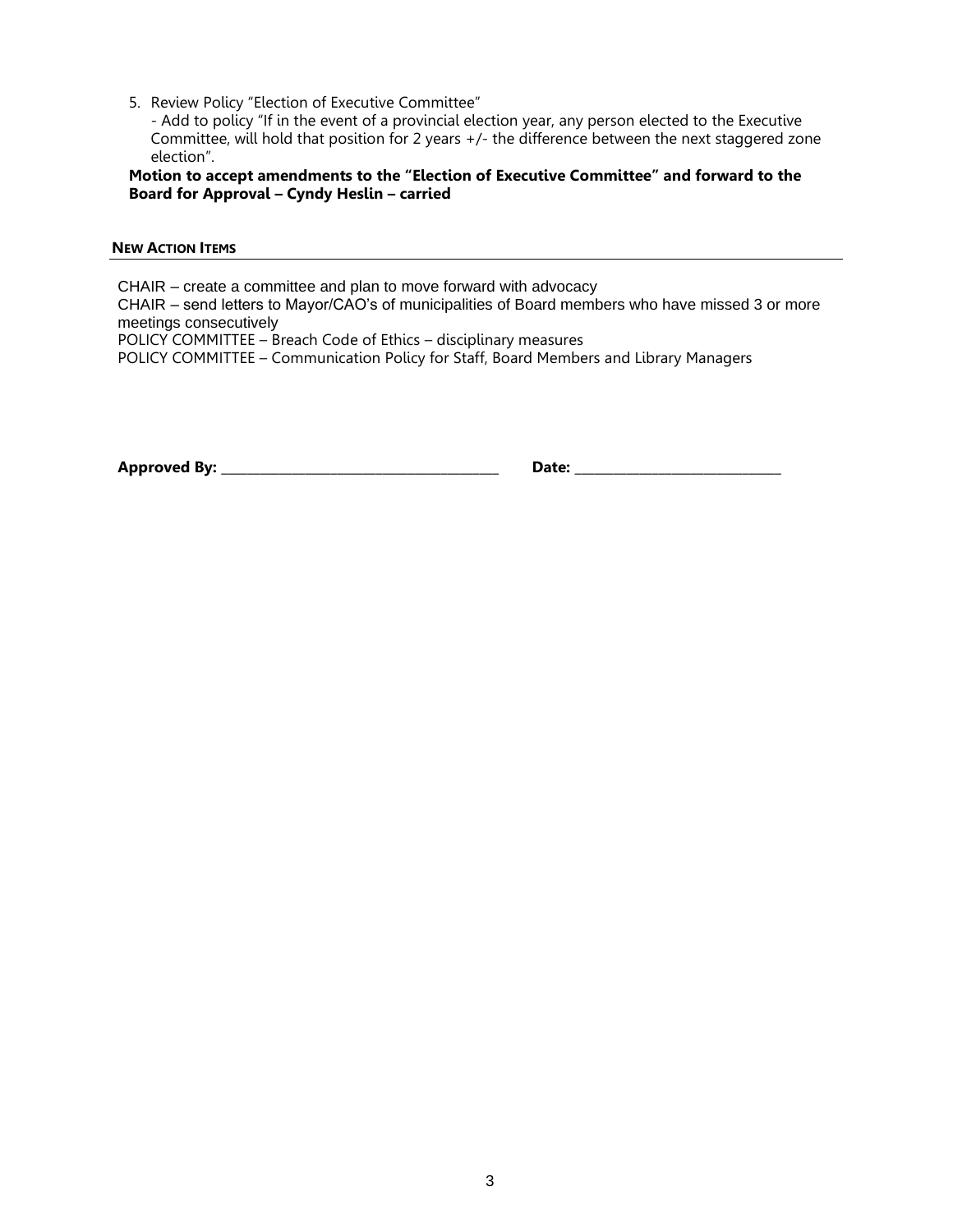I apologize for not having this report done and sent out with the rest of the meeting package. I wanted to incorporate my thoughts about the Jasper conference in the report. However, this has been one of my busiest weeks for me personally. I started work on Monday, at my summer job with the Ukrainian Village. For the first two weeks of May, as part of my training, I am taking a university course (with the mid-term exam taking place on day 3 of the course; the final will be next Friday!) As well, just before we left for Jasper, one of my wife's aunts passed away, with the funeral tomorrow.

#### Jasper Conference:

-this was one of the strangest conferences I have attended, all for personal reasons: On Thursday night, I ate something which did not agree with me - I did not fully recover from this until Sunday morning. On Saturday morning, my wife broke her glasses cleaning them. This took all morning to be able to jury-rig something so she could still see. Then on Saturday, my youngest granddaughter was affected by the sun!

-I was able to attend the Systems Directors, and Chairs meeting with the Libraries Branch on Friday. The Minister was supposed to be there, but chose to send the Deputy Minister instead. The DM chose to host a networking event instead of the "traditional" round table discussions. I had a very good discussion with the DM (whom I have worked for about 3 years before he started working with the Provincial government). I also had a very good discussion with the Assistant Deputy Minister. It was quite clear, this government is in the "red zone" already. While advocacy at the provincial level might be beneficial for the long term, it is very unlikely there would be any short term benefits. We do have a couple of issues to resolve, but I believe we can solve this at the Libraries Branch level instead.

-I was also able to meet with the director, the past-chair, and the incoming chair for ALTA. They all made the same comment: ALTA is responsible for advocacy for all library trustees in Alberta. Advocacy for local issues, be it for the local library, or system, remain the responsibility of the local level. This was also stated at the beginning of the past-chair's remarks at the ALTA AGM.

-I was able to meet with several of the directors and chairs to discuss several topics of interest, including: building upgrades; the van run; broadband; indigenous rights; as well as other issues.

-I had several discussions with trustees from other areas, at the conference and at my hotel offsite.

-I stayed off-site for the conference, getting one of the last rooms available. While this does work, it definitely is not the best alternative.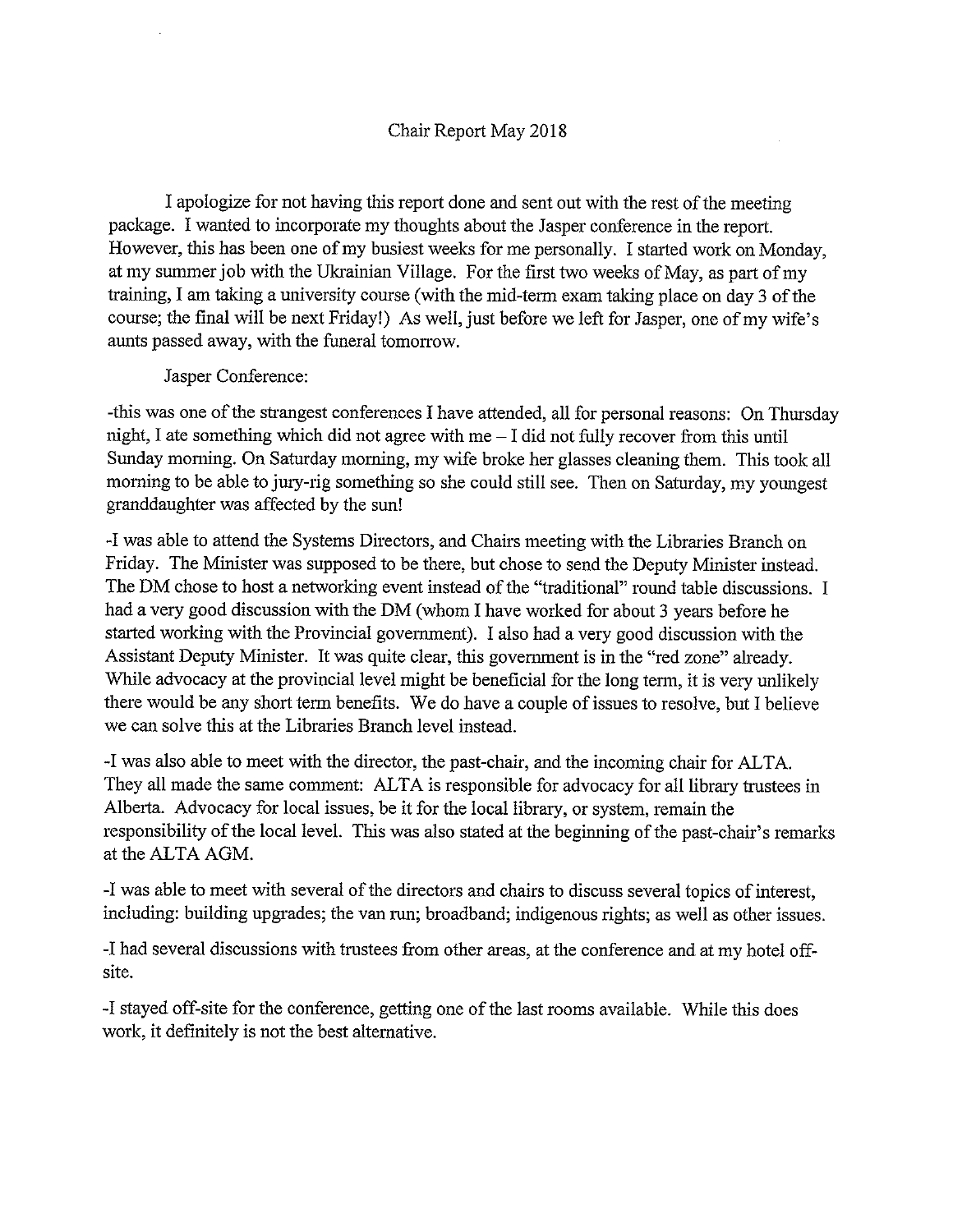

# **Executive Report: May 5, 2018**

# **Innovative Interfaces**

TRAC Director's had a very successful meeting on  $12<sup>th</sup>$  April with Innovative Interfaces, our Integrated Library System provider. The CEO and three of his staff members listened as the Directors' brought up many issues such as contracts, billing and invoicing, communications, training, future development and relationship building. Both teams were very responsive to working out issues and building solutions to problems that TRAC has incurred. Innovative are in the process of setting up an account plan that checks in quarterly. The results of the meeting are attached to the report for further reading.

# **Legal**

The Public Library Services Branch (PLSB), the Board Chair and myself visited Legal on the  $26<sup>th</sup>$  March. Legal had many questions such as the steps in forming a library board, how to join the system, differences in having a physical library vs a system membership, new library build compared to renovating an existing building. NLLS will update the board members when Legal decides to join NLLS or not.

# **Hoopla**

At the last Library Manager' Council Meeting (LMC), the Managers decided that due to the expense of Hoopla the checkouts would be reduced from 5 to 2 checkouts per patron. Since the drop of checkouts, NLLS can report that this has reduced the expense from \$5,500 to \$3,001 a month. NLLS can also report that PLSB has recognized that the rising costs of Hoopla is a drain on system's and node's budgets and have awarded NLLS \$31,000 to help offset this cost. This extra money will be the last time that PLSB will fund for Hoopla.

# **Library Manager's Quality of Service Report**

At the LMC meeting on Feb 28<sup>th</sup> the managers' expressed issues at NLLS. With consensus of the council, two issues were identified for each of the five departments. Please see the attached document of the action plan addressing their concerns. This is for information only.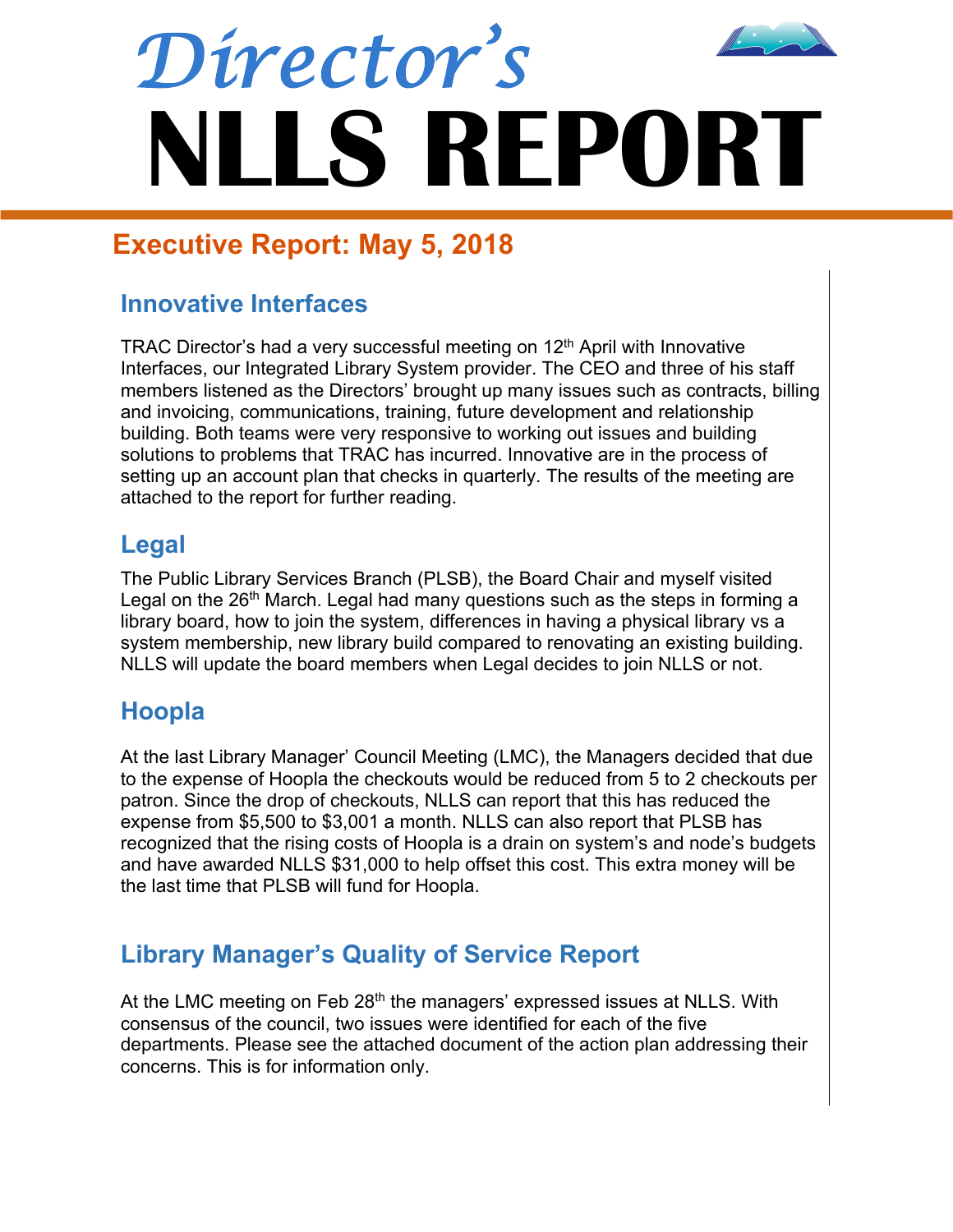

# **Virtual Reality Machine**

Our libraries love the VR machine; so much so that it is booked up until Summer 2019! To alleviate the demand, NLLS is proposing to buy a second machine, this item is not allocated for in the 2018 budget and will be taken out of surplus. Total cost is estimated at \$12,000.

# **Staffing**

Anna Scott will be joining NLLS, June 11<sup>th</sup>, as the new Public Services Consultant, specializing in programming. Alexis Bristow will be returning to NLLS as our summer student. We will be saying a sad goodbye to our long-time employee, Margaret Young, as she retires in the summer. Margaret has been with NLLS for almost 23 years and has filled many positions over the years; we thank her for her dedication, contribution and years of knowledge. Currently, NLLS is advertising for a full time cataloguing position as Margaret's replacement.

# **Flooding in Garage and Processing Area**

We arrived at work on the morning of April  $16<sup>th</sup>$  to find water in the garage and processing area, including 10-20 feet of carpet. After the water was mopped up, fans and a dehumidifier were used to dry out the area. Paul Kosa chopped the ice in the yard to allow water to drain away from the building. Tim Smereka, who does NLLS yard maintenance and snow plowing, was also called and brought a bobcat to push away the built-up ice. Hopefully, there will not be any further flooding this spring.

The yard is sloped towards the building, and when the ground is still frozen, meltwater finds its way into the garage and back door. This has been an on-going problem over the years.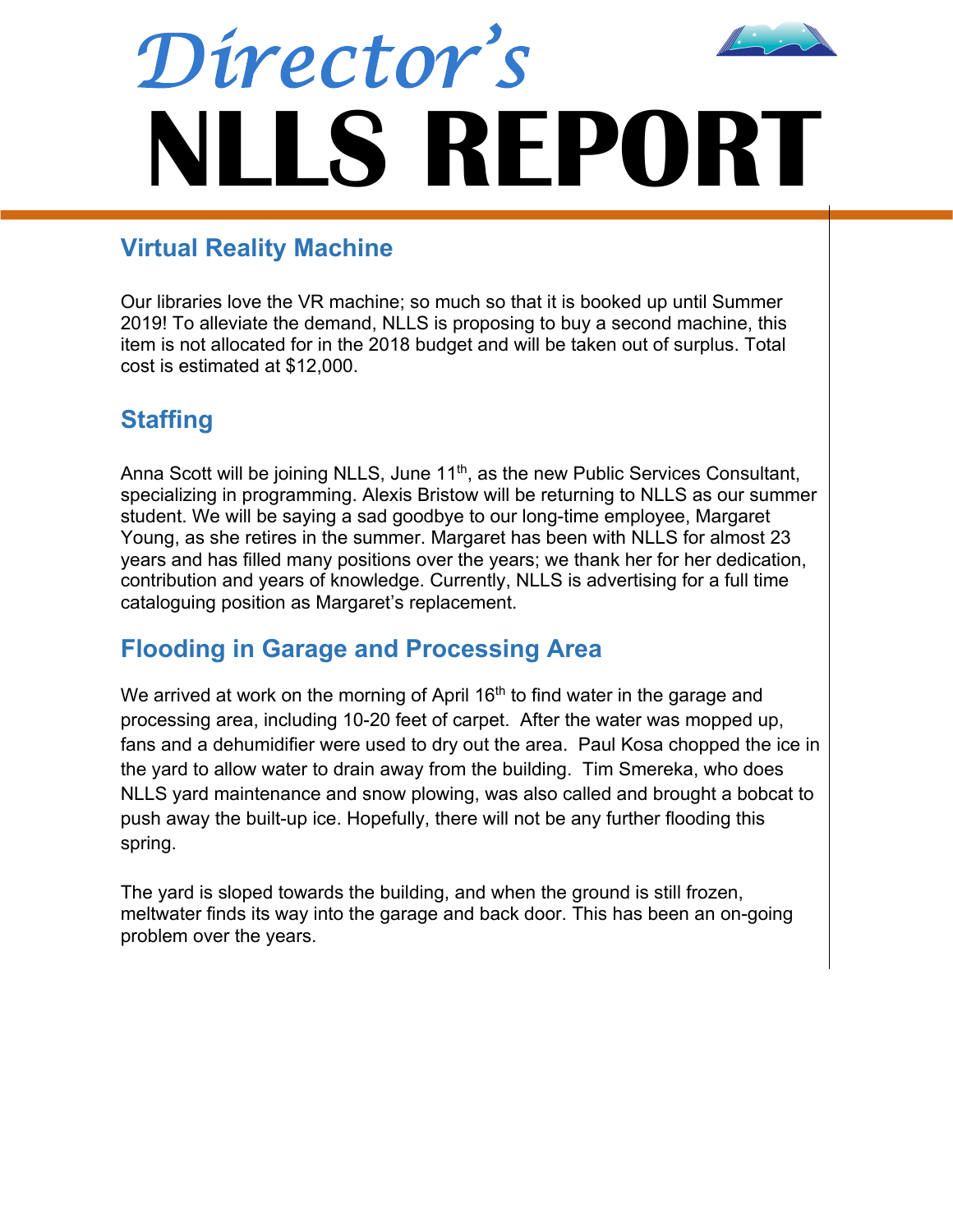

#### **New Van**

We obtained 4 quotes on cargo vans to replace our current Dodge Ram 1500 Promaster.

The 2 vehicles that stand out for the features offered are the Ford Transit and the Mercedes Sprinter.

The main advantages of the Ford are:

- Comfort of driver's seat
- Good fuel economy
- Attractive price with trade-in
- Service in Lloydminster

The main disadvantage of the Ford is that it does not come with 2 sliding doors.

The main advantages of the Mercedes are

- 2 sliding doors
- Excellent fuel economy

The main disadvantages of the Mercedes are the price, servicing in Edmonton (every 30,000 km) and the height of 94.5 inches, which is extremely tight for the NLLS garage.

| <b>Vehicle</b>  | <b>Price</b> | <b>Discount</b>   | <b>Engine</b> | Payload--<br>pounds | Capacity<br>cubic feet | 2 sliding<br>doors? |
|-----------------|--------------|-------------------|---------------|---------------------|------------------------|---------------------|
| Ford            | \$38,220     | Plus \$12,00      | 3.5Leco       | 3600                | 285                    | No                  |
| <b>Transit</b>  |              | trade in          | boost         |                     |                        |                     |
|                 |              |                   | 95L fuel tank |                     |                        |                     |
| <b>Mercedes</b> | \$55,020     | Plus \$4500 fleet | 6-cylinder    | 3501                | 319                    | Yes                 |
| <b>Sprinter</b> |              | discount          | diesel        |                     |                        |                     |
| <b>GMC</b>      | \$38,690     |                   | 4.3L V6       | 3227                | 270                    | <b>No</b>           |
| <b>Savannah</b> |              |                   | 117L fuel     |                     |                        |                     |
|                 |              |                   | tank          |                     |                        |                     |
| <b>Dodge</b>    | \$41,240     | Plus \$3000 fleet | 3.6L V6       | 4000                | 259                    | <b>No</b>           |
| Promaster       |              | discount          | 91L fuel tank |                     |                        |                     |

Prices are plus tax and licensing fees.

**A decision on the van purchase is needed as soon as possible due to a wait time of at least 3 months for a new vehicle.**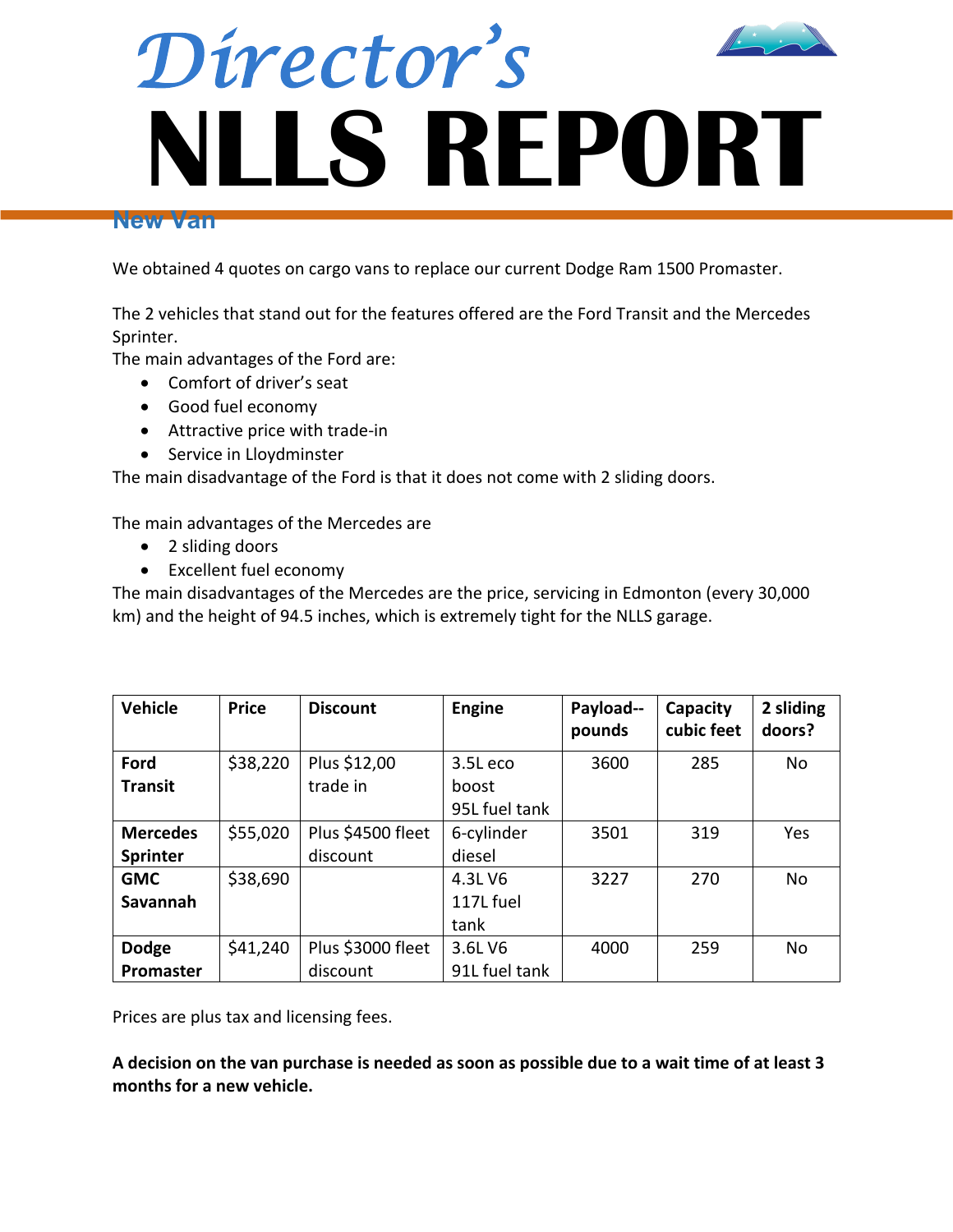## **NLLS Report:**

# **Response to Library Manager's Council Meeting on Departments**

On February 28th 2018, the Library Manager's Council held an in- camera session at the meeting held at headquarters, Elk Point. Management and staff encouraged the session as it allows for the Library Managers to speak freely amongst their peers about any issues that they may be having. A list was produced from the meeting emphasizing issues in each department: Administration, Public Services, Bibliographic Services, IT services, Marketing and Communications.

The Library Managers then highlighted their top two issues from each department that they wanted the staff of Northern Lights Library System to address.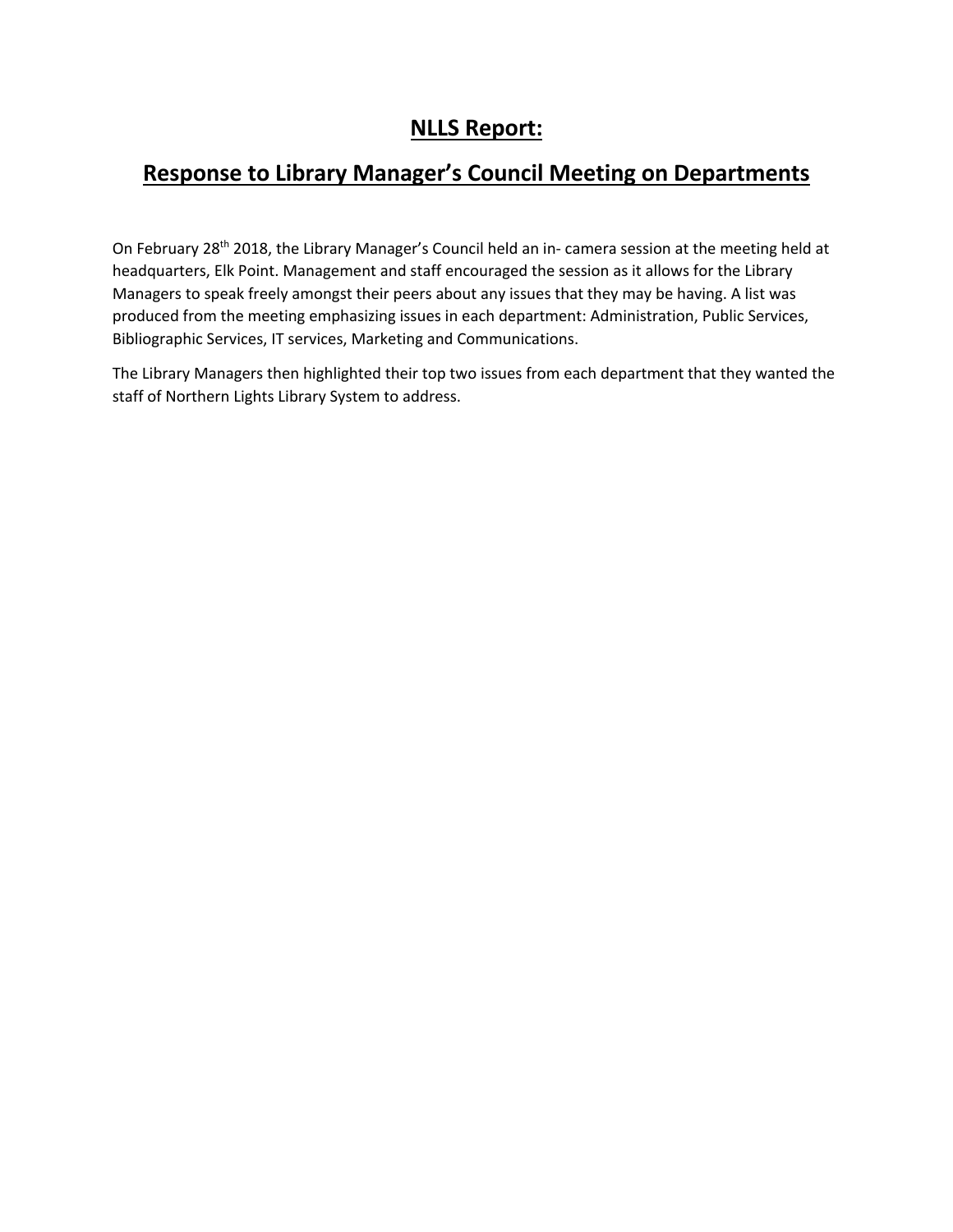#### Administration

- 1. Improved communication (phone calls/ reports) and understanding of NLLS staff roles.
	- Phone calls: The library managers have to understand that HQ staff have 47 libraries that they have to attend to. Each staff member will answer those calls in order, as well as address any tickets in the order they come in through the help desk. Depending on the nature of the enquiry, a call can last for only a few minutes to over an hour if the call goes to "go to assist." HQ staff also frequently experience calls where there is more than one question that the library originally asked and as a result this call takes longer and time away from answering questions for library managers in the queue. Due to our staff being able to visit our libraries more frequently and have better professional development opportunities means that they are on the road more often and are not able to answer the phone calls for one to a few days. To be fair to those who have placed a help desk ticket, the staff member will prioritise all queries by the time stamp, whether is be a phone call or via a help desk ticket.

Action: All staff will put an out of office, out going message, when they are away for more than a day.

Action: If the library manager calls and gets the out-going message they are encouraged to put in a help desk ticket as this will put their enquiry in order, plus another member of staff may be able to address the issue.

Action: We have experienced tickets sitting in the helpdesk and not being answered, due to staffing changes, however, this has since been addressed. Tickets will stay open until finalized; for instance, when a site visit has been completed or a computer goes back to the library the ticket will then close.

Action: Tickets may also have multiple enquiries within them and as a result will bounce between departments. We encourage libraries to put in **ONE** ticket for one enquiry only.

Action: When staff members are away on holiday they will leave an out of office message on their phone stating so. In such cases a help desk ticket is the best option for service.

Action: Policy will be developed on response times for returning calls.

Action: If a library manager feels that their help desk ticket has not been answered sufficiently they can place a complaint to the Department Manager, and or the Executive Director and the Assistant Director to review. Please respond through email with the Help Desk ticket number.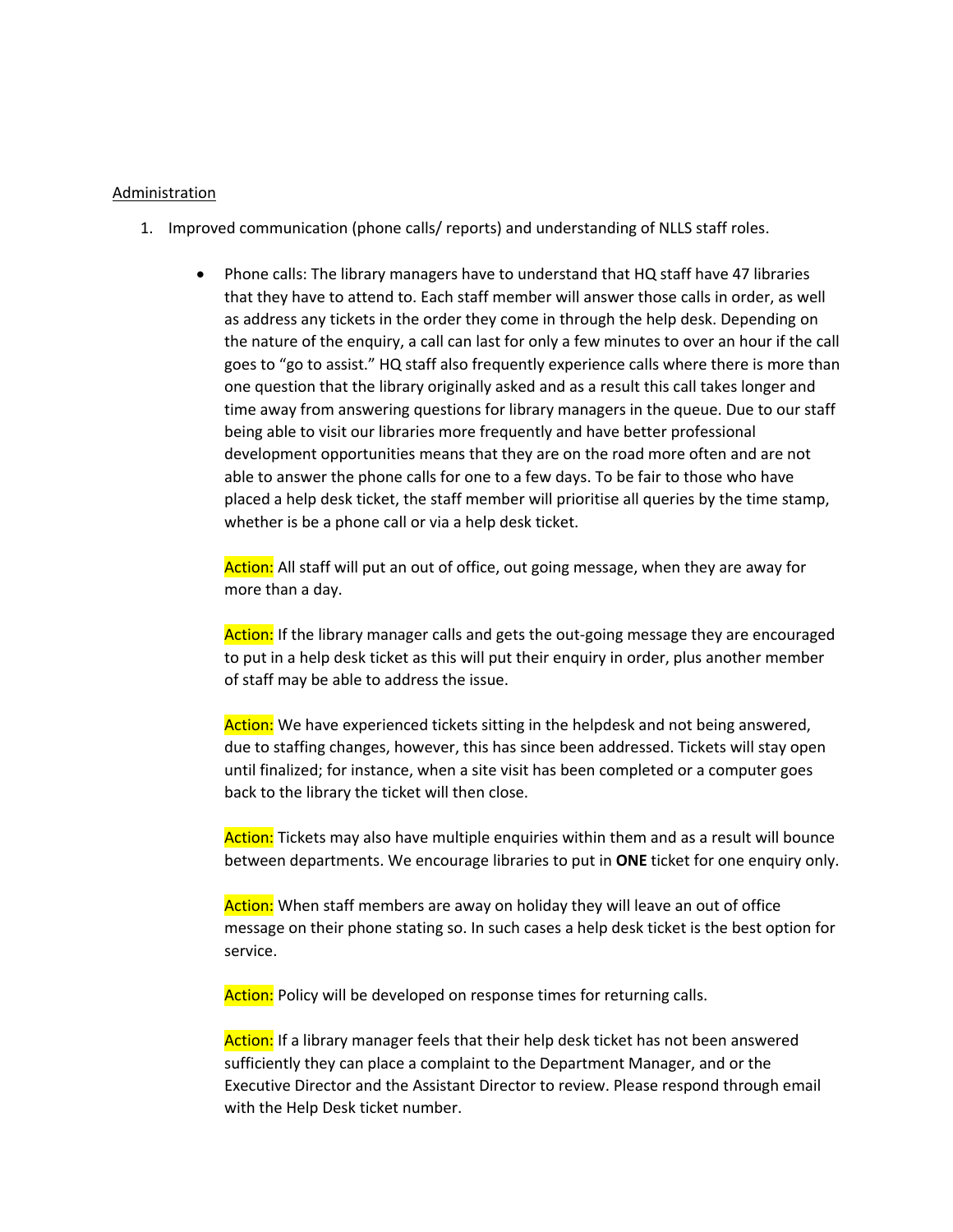• Reports: NLLS management try to stay as current as they can in their reports. Action: for the LMC meeting, all reports will be put on the NLLS website one week ahead of the meeting and any additions will be addressed as an addendum at the meeting.

Question: Would library managers prefer to also have the reports emailed a week ahead of time?

• NLLS Staff Directory: this is a brilliant idea and Heather in Marketing and Communications will design the directory as follows for each staff member. Photo – job title – responsibility

Action: To be placed on the contact info page on the website (brief description) Action: Paper copy of the directory available to be sent out to libraries (in depth description)

Action: Digital copy of the directory under Manager's section of the website (in depth description)

NLLS would also like something similar from our libraries, quite often important staff members change and NLLS is not informed.

- 2. Email with the breakdown of online payments from NLLS including more specific details.
	- Action: The Finance Officer has since addressed this concern and has added more details to the Electronic Fund Transfer (EFT) to assist the libraries in their own accounting. For instance, LMC – 0310 will now say LMC – Mileage – 0310.

#### IT Department

1. Polaris issues are still not resolved and are affecting the quality of service provided by the member libraries and NLLS need to have trained staff to handle our issues with Polaris.

This is a two-part question

- i) Polaris issues are still not resolved and are affecting the quality of service provided by the member libraries:
	- Latency issues cannot be resolved by the NLLS IT department as this is an Innovative problem that TRAC HQ at Yellowhead can only deal with.
	- As explained by the Executive Director at the LMC meeting Feb 2018, Polaris has seen significant latency issues since the last upgrade, this could be due to the staffing changes at Innovative and the delay in patching the upgrade.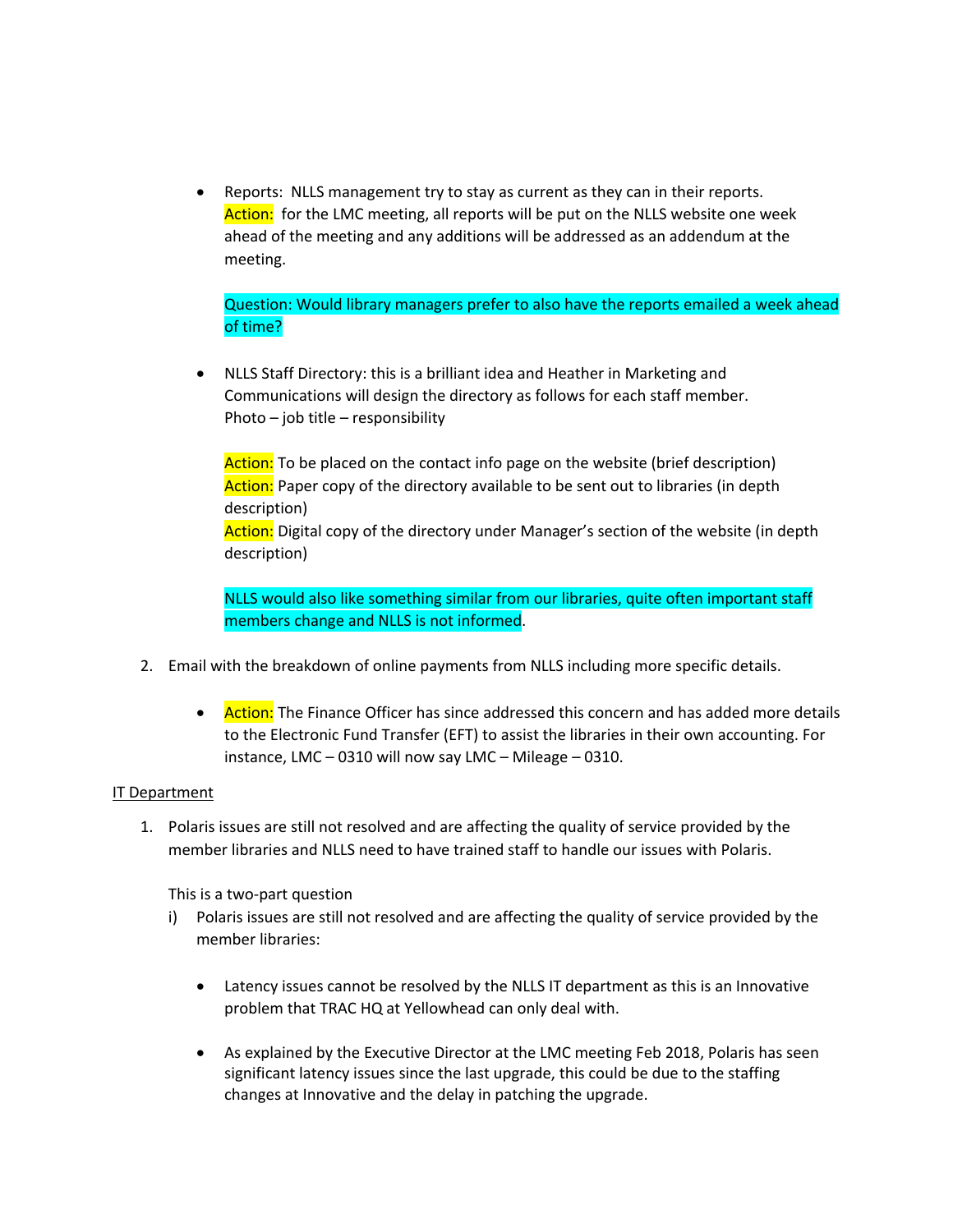- ALL of TRAC are experiencing the very same issues, not just NLLS. The Director will come back with a report and possible decision from the TRAC Directors meeting with Innovative for possible solutions.
- Action: The Executive Director informed the LMC that a meeting will be held with the TRAC Directors and a team of Innovative staff, including the CEO, on the 12th April, in Calgary.

Update: the patch has since been implemented and the latency issues have been resolved.

Update: The meeting with Innovative was very successful, an action plan is being developed. Please see attached notes of the TRAC meeting with Innovative.

- ii) NLLS need to have trained staff to handle our issues with Polaris
	- IT Staff DO NOT train Library Managers on how to use Polaris this is a Public Services requirement. The IT Manager is responsible for the functionality of Polaris. Her job is to deal only with the Administration (the back end) of the ILS.
	- Action: To avoid confusion, the IT Manger will now be known as the Polaris Administrator and a Public Services Consultant will be known as the Polaris Expert.
		- ◆ Please see notes in Public Services for training on Polaris.
- 2. More training for libraries on Polaris, Office 365 and new resources

#### Polaris

• IT departments job is to implement and make sure that the software and hardware is up and running and maintained. It is not (nor has it ever been) ITs job to train the library managers on Polaris. Please note that any training that the IT staff attend for Polaris, Office 365 and new resources is strictly for maintenance and administration purposes and will not be useful to managers.

#### Office 365

- Action: Microsoft also offers a lot of training videos for office 365 that can be found by going the Office 365 Training Center which all librarians can access for free. Course start with beginner course up to expert.
- Action We are currently looking into options for Office 365 training, The IT staff will be in the workshop only to help and will not be doing the training.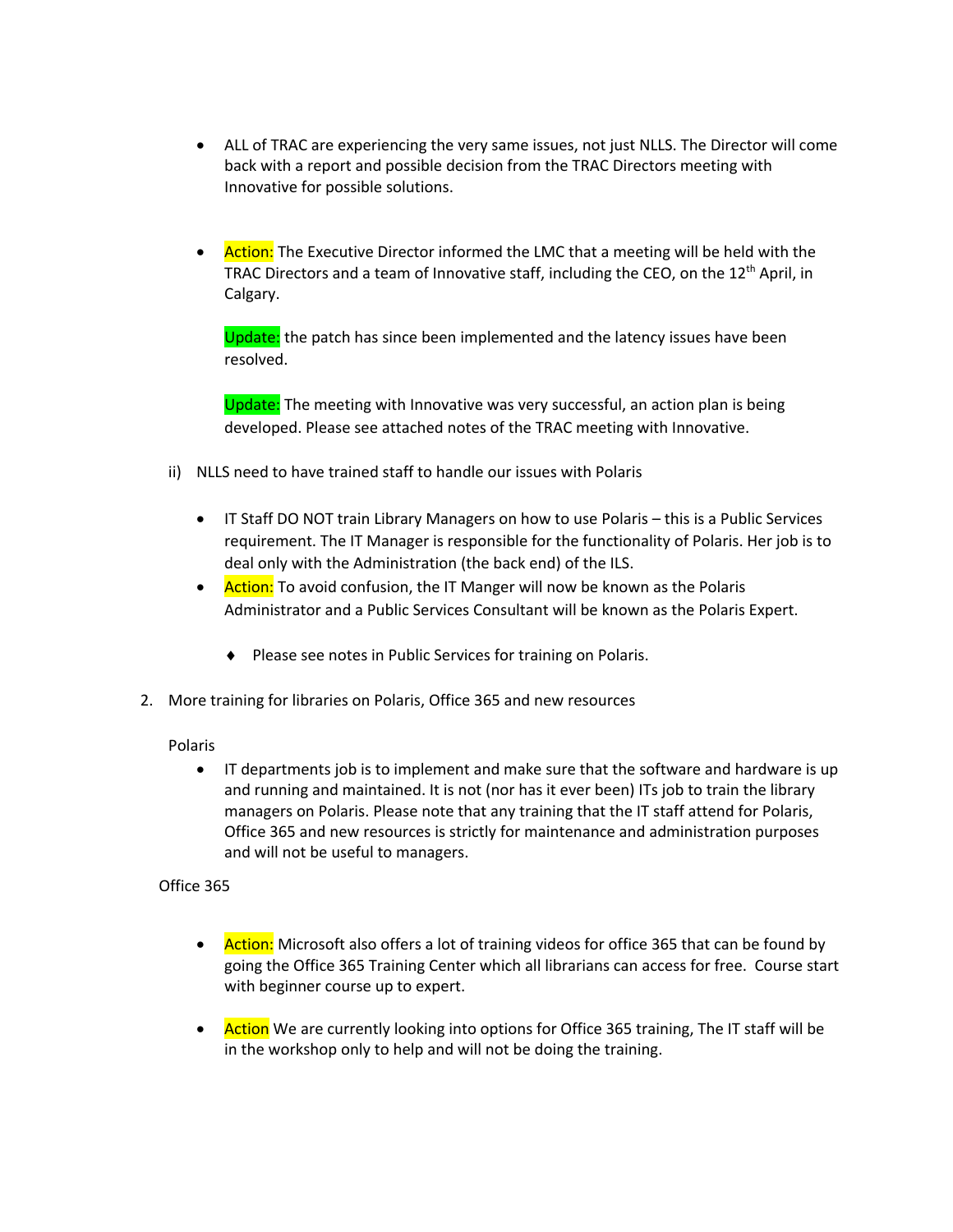• Librarians are expected to know the basics of office (i.e. word/excel) and email. NLLS is not responsible for training on basic computer program functionality.

#### New resources

- New resources and Polaris training will be administered through the Public Services Department
- Question: We will need more clarification on what training is needed on which resources and to prioritise which ones they want training in first. We understand that each library has different needs, but if there is a common need for training in a particular resource NLLS will provide regional training.

#### Bibliographic Services Department

1. Faster cataloguing and return time on orders with some verification of collections codes

#### Another 2 part question:

• Faster cataloguing and return time on orders: There has been a backlog of books in the cataloguing department due to Margaret going to part time, but also the libraries are spending a lot more of their book allotment money.

Action: Margaret, our part time cataloguer, will be fully retired by the summer and NLLS will post a position for a full-time cataloguer to replace her.

Update: Cataloguing position has been posted.

• Verification of Collection codes.

#### Potentially two issues:

1. Each library is autonomous, and each have their own unique set of collection codes and spine labels. What the managers see in Polaris is not what the NLLS staff see. As a library you will only deal with your own dropdown menus of your collection. However, at NLLS, because we are linked to 3 other systems on the administrations side, we see all the dropdowns for ALL the libraries within TRAC, over 170. As you can imagine from time to time a staff member can make a mistake and choose the wrong drop down. 2. IF through acquisitions the manager has chosen the wrong collection code, the staff at **NLLS WILL NOT** make the decision to change the item to a different collection. NLLS does not know your collection and it is up to the library to make sure that the correct collection is chosen during ordering.

Action: the solution to both these issues is to standardize all NLLS collection codes for uniformity, this will ensure that there will be no mistakes in ordering and during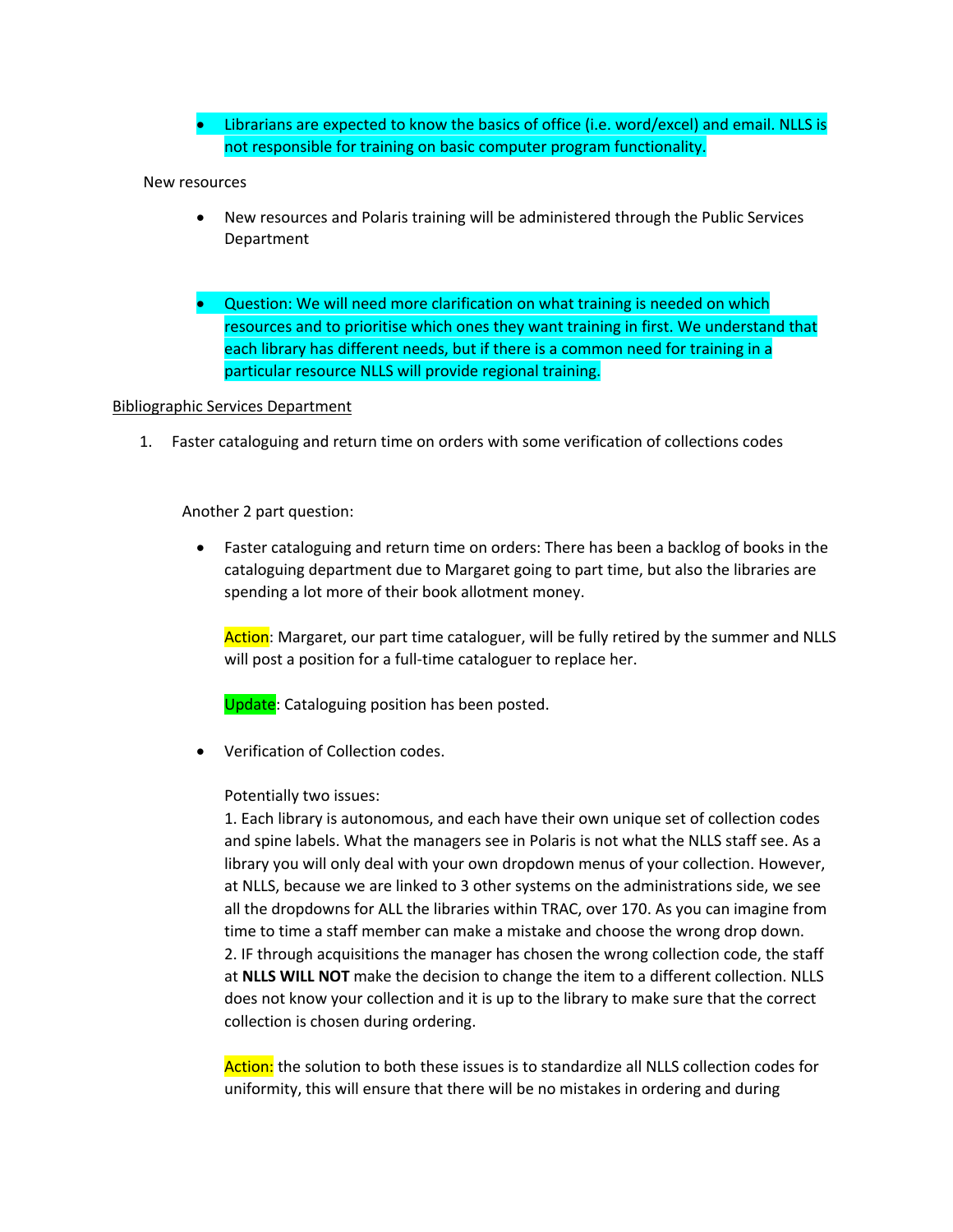cataloguing. NLLS will work with the bare minimum for collection codes, for instance Mystery, Romance, Sci-Fi, Etc. will now all come under the collection code of Fiction, the library will then further break down this collection by shelf location when the item is delivered to their library.

Action: After the LMC meeting the standardization of collection codes will begin. Action: Bibliographic Services will be contacting libraries for an updated list of shelf locations from each library.

- 2 Solutions for issues with new books going to other libraries first.
	- The decision to have the hold processing first came from bibliographic services department, but it has always been the library managers decision at the library managers council meeting to vote on the hold processing of these additional items. We know that it is lovely for the library to handle their new books first, but if that new book has a hold on it then it seems a bit redundant to pack it up on the van run, to then unpack it at the library, to then repack it on the van run to send it back to HQ. If there are 10 holds on the item and a patron of the owning library wants that new item then that owning library patron jumps to the top of the queue; the patron and the owning library will get that item first. Just because it is brand new what use is the book to sit on a shelf when it can be circulated.

Action: take this back the LMC, this is not an NLLS issue, but a decision made by the managers at the LMC.

#### Public Services

1. Training for new managers needs to be improved through the use of a mentorship program as mentioned in the NLLS POS with funding provided by NLLS

- Action: Hired two consultants for the Public Services Department
- Action: instead of new hires coming to NLLS for Orientation first, NLLS will visit the new librarian in their own setting, PS, BS, IT and Marketing will do individual visits so that the library manager is not overwhelmed with new and important information. Once comfortable the library manager will then visit NLLS for an orientation of what we do at HQ and ask any further questions.
- Action: PS consultant will arrange a visit to neighboring libraries with the new librarian to introduce them to their peers.

Mentorship program came about because of the turnover of Public Service two years ago and NLLS is still trying to play catch up. With new hires and new strategies this will be re-visited in the final year of the POS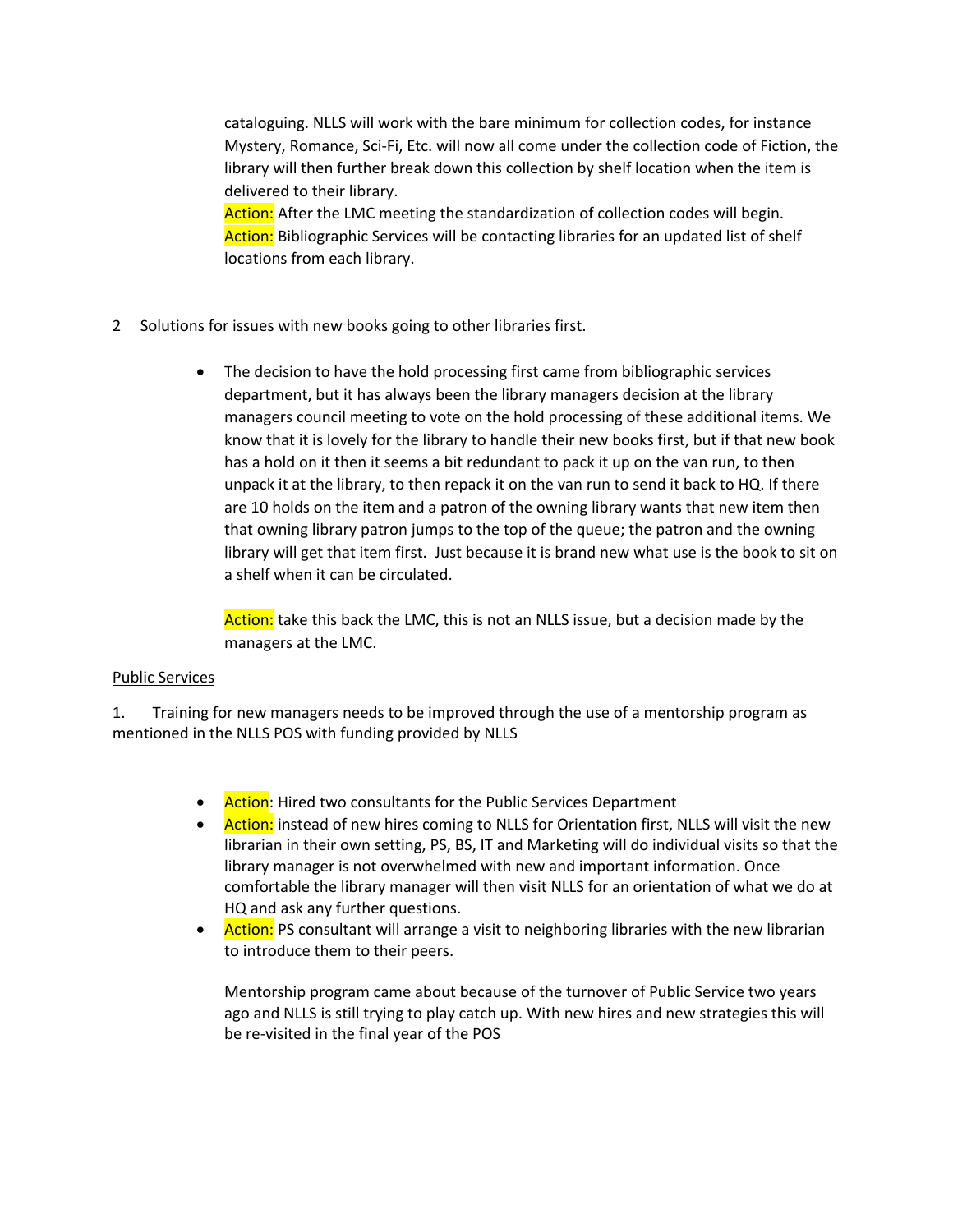- 2. More training on Polaris for NLLS Staff and Library Managers
	- Action: Kayla Lorenzen is currently training new consultant on Polaris; Anna in June!
	- Action: With content provided by Public Services, the Marketing Manager will provide training video's and pamphlets on Polaris
	- Action: When consultants have been trained, they will provide training in regions and one on one.
	- Library managers can access Polaris tip sheets through Polaris on the main top bar of the ILS under HELP. Library managers can find all the information by using keyword search. Example will be demonstrated at the Library Manager's Council meeting. Demonstration will be provided at the LMC.

#### Marketing and Communications

1. More tutorials in Niche Academy, radio clips, updated posters and brochures that are customizable, editable and professional looking access to royalty free images.

- Making all of these marketing tools available takes a vast amount of time.
- Action: Many of our brochures and posters need to be updated
- Update: Public Services are currently working on content for updates while the Marketing Manger is working on format and design.
- Update: NLLS have started on Poster and brochure updates. Editable Posters and Brochures have been created in a word document for libraries to use and Royalty free images can be found on resources website, links have been shared for e-resource royalty free images.
- Update: Brochures: OverDrive, RBDigtal. Pronuciator have been created and are available on the website Poster: virtual reality, summer reading club, woodwork pattern poster sent out via email
- Update. 7 systems collaborations has been initiated by NLLS for template sharing.
- Library Managers need to prioritise on what tutorials are the most important to them
- Radio Clips. The marketing manager needs clarification on what they are looking for
- 2. Training for Library Manager's and NLLS Staff, plus assistance with library website

Training for Library Manager's and NLLS Staff.

• Clarification is needed on what the library managers are requesting on the first part of the question

Assistance with library website

- Because of how NLLS is set up with our websites means that we do not have complete control. However, some aspects of the websites such as blogs, latest news, calendars and events can be maintained by libraries
- Action: Marketing Manager will begin training modules on website maintenance by Town Life.
- Update: Links have been sent out for training purposes on RBDigital and Pronunciator.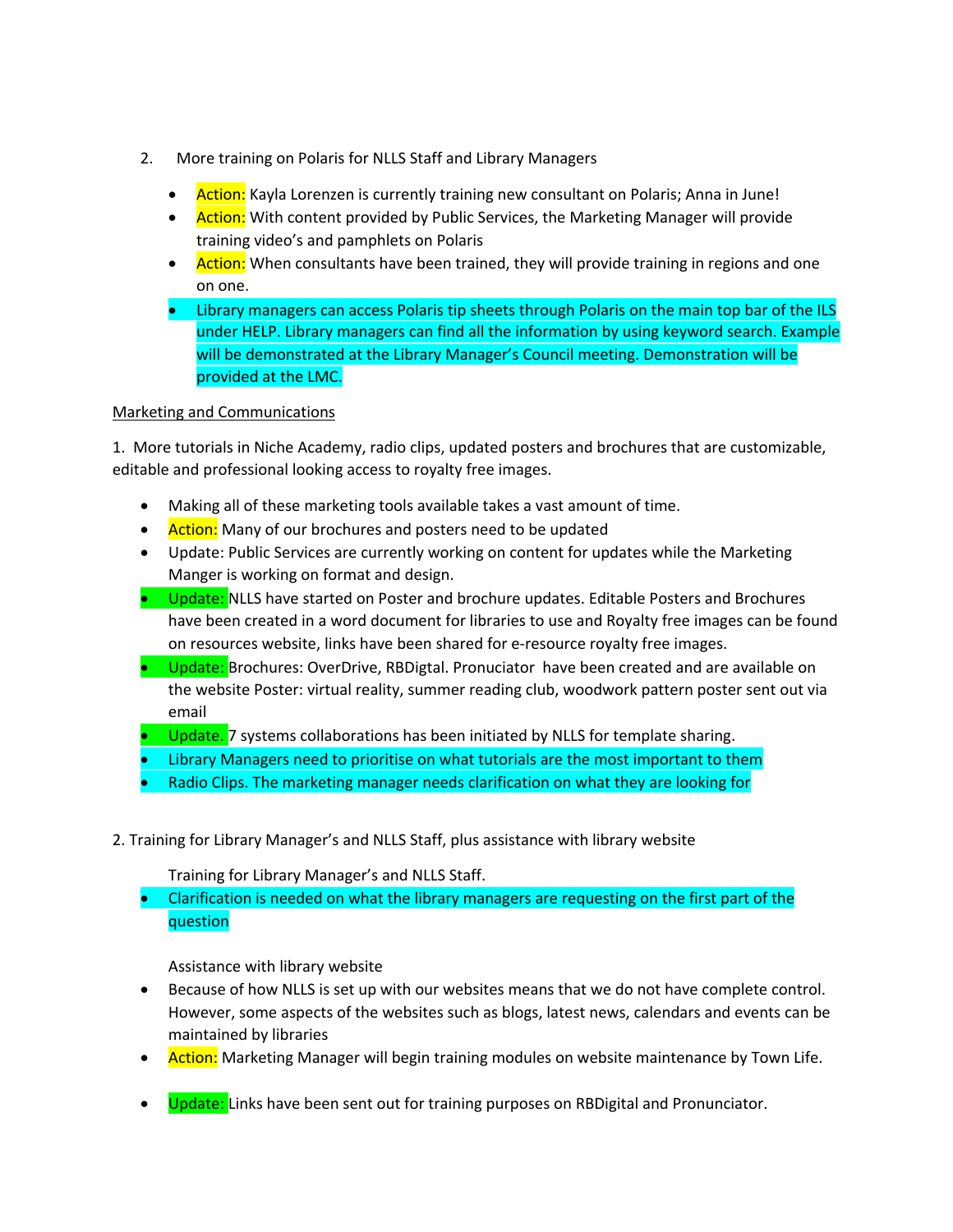## **Innovative and TRAC Meeting**

**Meeting Date: April 12<sup>th</sup>, 2018** 

**Client:** The Regional Automated Consortium (TRAC), Alberta, CA

**Website:** http://catalogue.tracpac.ab.ca/polaris/default.aspx?ctx=1.1033.0.0.3

#### **Organization Background:**

• TRAC is a partnership of the Marigold Library System, Northern Lights Library System, Peace Library System and Yellowhead Regional Library and all of their 180 member libraries. TRAC enables Patrons to borrow materials throughout Alberta, subject to local policies and lending programs.

#### **Attendees:**

- **TRAC Board Members:**
	- o Michelle Toombs: President TRAC and CEO Marigold System
	- o Julie Walker: Executive Director Northern Lights System
	- o Linda Duplessis: Director Peace L System
	- o Kevin Dodds: Director Yellowhead Regional Library
- **Innovative Interfaces Team:**
	- o Jim Tallman-CEO III
	- o Karen Karmilowicz- SVPAM
	- o Dennis Todd- Polaris Expert
	- o Regan Dewey- AM Canada

#### **Meeting Notes:**

#### **Topic Of Discussion:**

**1. Relationship:** TRAC Board Members requested an overview of the company, our knowledge of TRAC, and an overview of the changes recently made within the Innovative Team as it relates to the TRAC working relation. Innovative emphasized its commitment to TRAC and Canada by providing an overview of our recent sales account team and services team expansions and restructuring. Regan Dewey, has been assigned as the new AM for Canada and moving forward will set up meeting with TRAC and each Library system to address their goals and needs driving customized detailed Account Plans. Innovative also has 4 other resources also dedicated to Canada in different areas for New Logo sales, the Polaris Site Management (Jesse), product and support staff. TRAC specifically mentioned the very valuable and consistent support for TRAC from Jesse.

Action Plan: Innovative will develop a TRAC Account Plan which will outline the 2018 TRAC business initiatives, required product and services support, the relationship and communication plan and the schedule for continued meetings to ensure our partnership is clearly outlined with deliverables and timelines. In addition, we will also develop 4 Regional Account Plans to ensure overall success of each system's goals and needs working together in a collaborative effort. Innovative will intend to attend OLA in 2019 and have III representation at other conferences throughout Canada by outlining them in the Account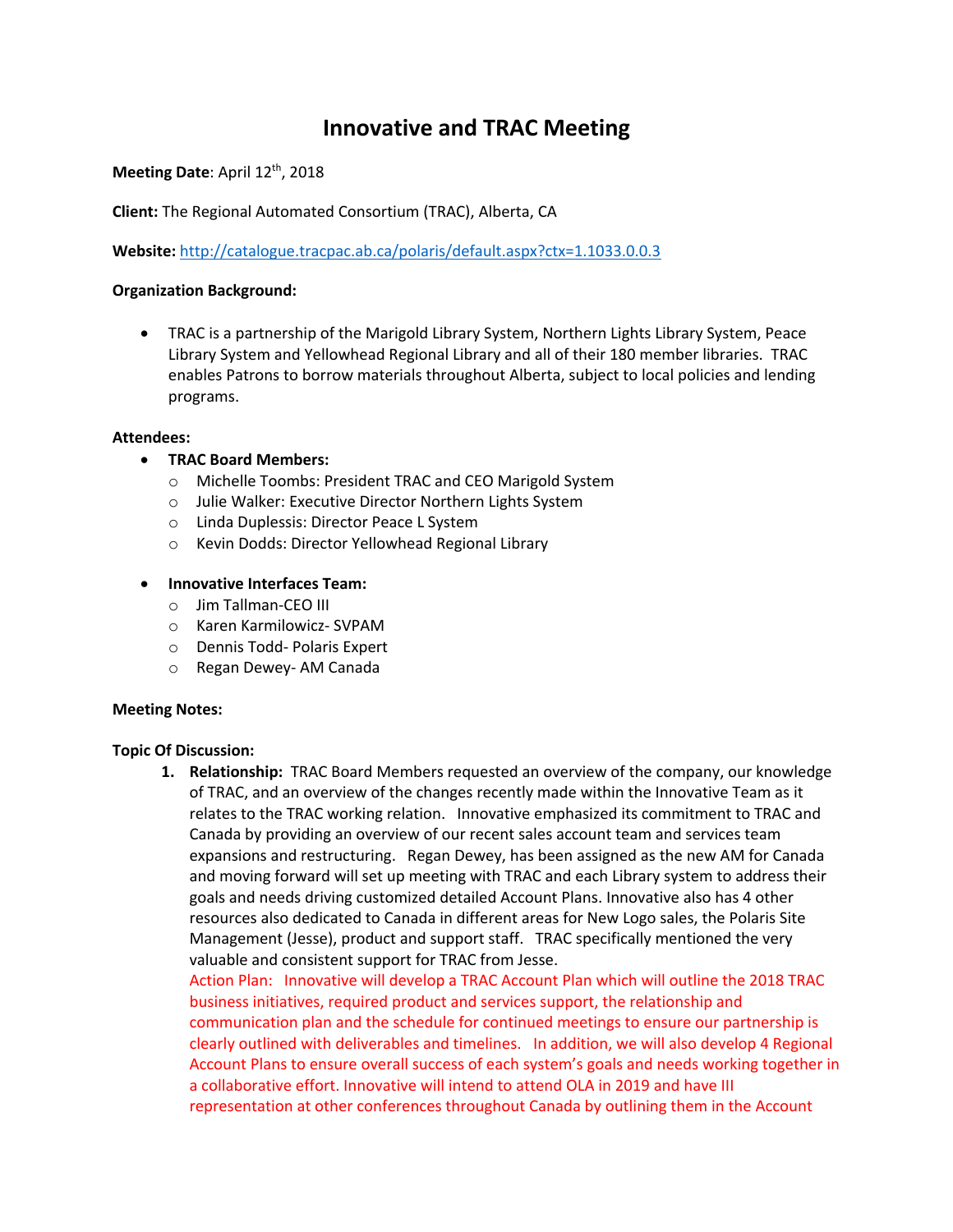Plan. Innovative has agreed to provide a sample of an Account Plan for the upcoming session to TRAC.

**2. Future of III:** Jim Tallman reviewed the 2018 business plans for the company and addressed the TRAC relationship. To establish a base line, one of the items recommended was to outline a proposal to conduct a TRAC Account & Systems Health Check. The health check would review the Polaris system setup, status of upgrades and workflows, and the hosting environment to ensure TRAC is using the most recent updates and resources available to them. It will be important as III continues to invest in Next Gen and the supporting infrastructure to safeguard the future of libraries.

Action Plan: III will secure the input of TRAC in our next Gen plans and review TRAC's current systems to position the partnership to be able to take advantage of the Next Gen products being rolled out in 2018, 2019, and 2020.

#### **3. Contracts, Billing and Invoicing:**

The Parties openly discussed the issues with contracts, billing and invoicing. The biggest concern is the Need to Set up Billing and Invoices to the correct Regions or TRAC. TRAC has **Centralized** Billing to all of their locations. Action Plan: As part of the Account Plan, the parties will review what services are specifically ordered and paid for by TRAC and what products and services are ordered and paid for by the member libraries. Innovative will update our system of record for TRAC invoices, renewals and other financial matters that are directed to the appropriate TRAC resource. III will investigate why renewals were recently delayed and checks were returned from Dublin. We will map out and establish the point of contact with the right billing going to the correct Region ie. All Renewals, Maintenance billings and Each Region will need to be customized.

 **4. Contract:** TRAC would like de facto to be Canadian law, Akin (Chief Legal) needs to approve. III does accommodate country specific.

 Today, TRAC is on year to year agreement. We discussed the opportunity to collaboratively work with TRAC to discuss future goals of moving to a new multi-year licensing agreements.

 Interested in lower rate longer term contract. Also, TRAC inquired as to how Innovative applies the standardized 5% or CPI index, whatever is greater, cap at 5%. Subscription based on sizing of libraries.

 Action Plan: Evaluate TRAC contracts and discuss future goals to develop a proposal for a multi-year agreement.

 **5. Hosting vs. Servers:** TRAC mentioned that servers will need to be replaced down the road and they would like to evaluate Amazon Web Service (AWS).

The Board Members would like to discuss how to move to a central system management of 1 database. Michelle requested evaluating a 5-year plan for TRAC's evaluation to control support costs.

 Also noted was that the Public Library works off VPN off the super-net (in Province) and that all feed into the TRAC network.

TRAC would like to understand how AWS would work by connecting VPNs to AWS in Canada.

 Action Plan: III will work with TRAC to understand their hosting needs and timeline to develop a hosting proposal for TRAC's evaluation.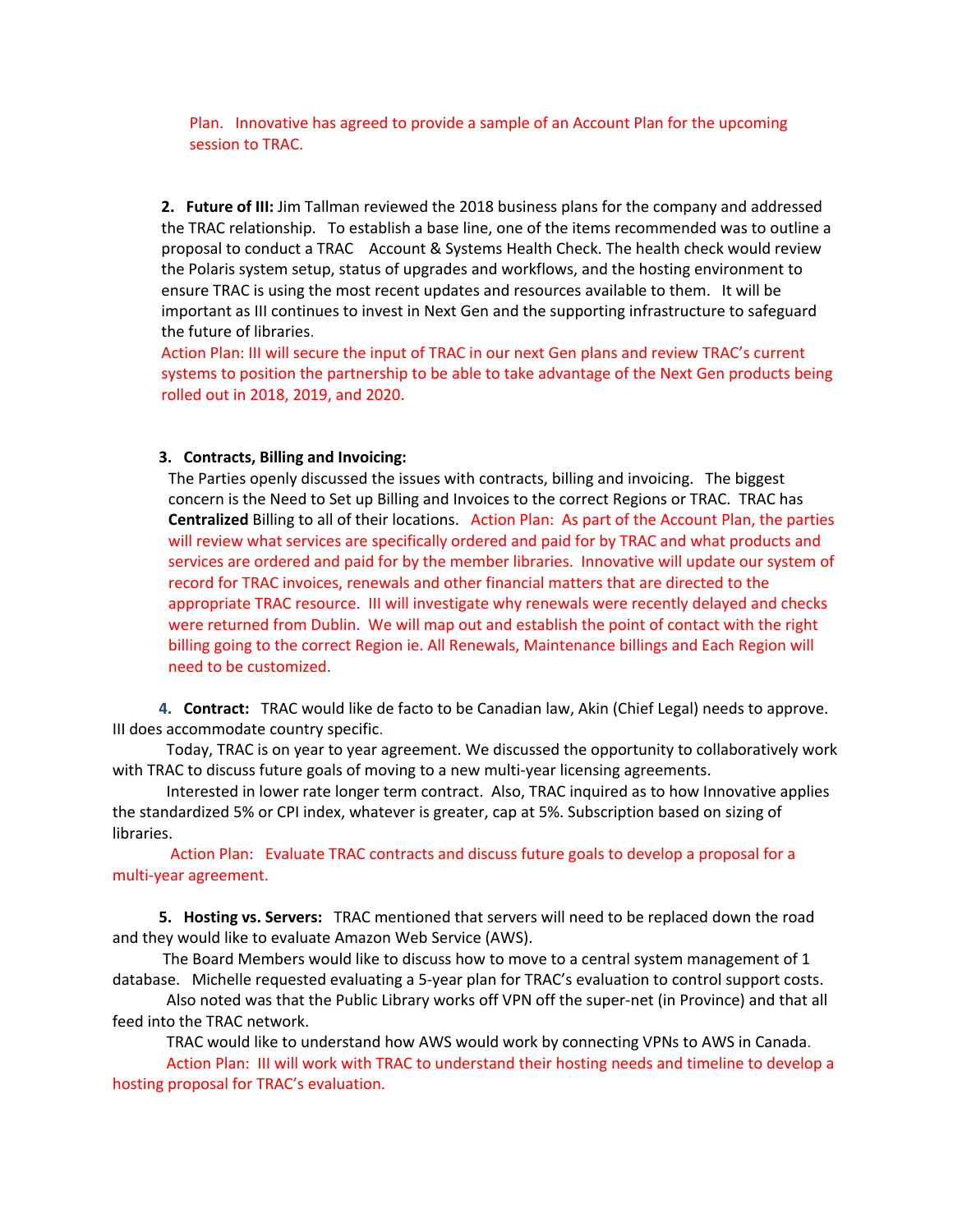**6. Communication:** TRAC Board members expressed that the 4 of them are the Only Regional Members who should be sent email blasts from III unless otherwise notified (as my announcement went to over 25 libraries within different Regions and the board members had to field many calls and emails). TRAC consists of the 4 Board Members for each Region and there are no employees or a TRAC Provincial Library. Each Region has Library Boards and each Library within the region is autonomous. TRAC maintains all communication that goes out to their Regions and libraries. TRAC serves 83% of the Provence.

Action Plan: Update III Marketing on the 4 Board Member only emails asap for companywide communication.

TRAC Board Members also expressed the lack and inconsistency of communication over the last year.

 Action Plan: The Account Plan moving forward will help to drive communication per quarter collaboratively and because it is a living breathing document, it can be updated as needed throughout the year.

TRAC is interested in engaging in future plans and the conversation with III for the development of systems and products. (My Library, Idea Lab)

 We discussed how III moved to Agile methods with releases scheduled every 6 weeks. Jim also shared that Polaris will be replaced within 3 years with Next Gen.

 III will continue to support Polaris and will work off of the new Data Base. Next Gen Discovery Platform. Next Gen first phase is the discovery layer where we move Polaris into the Data Base. Jim asked how does TRAC want to participate moving forward? (Beta Test partners-every 6

weeks/Strategic Partners- check points, demos, provide feedback or Every 6 months)

 Action Plan: Jim is going to talk with Katherine/Mark Eskander about TRAC and what Polaris options there are to be engaged in moving forward.

**7. Training:** TRAC shared that only Headquartered Staff needs training. Throughout the conversation there was interest in training for a few areas such as creation of Bibs/Acquisitions. Polaris training topics discussed. Website, Bootcamps, hot topics. As part of our discussion and we also made mention of our Professional Training and Service offerings.

 Action Plan: The Account Plan process will include Training in the discussion to help identify the specific ongoing training needs of TRAC and the 4 Regions.

 Also wanted to include the Polaris link where TRAC can sign up online independently at any time. Please Visit the link below to Learn More.

 Bookwhen (iii Webinars, workshops, and more) https://bookwhen.com/innovative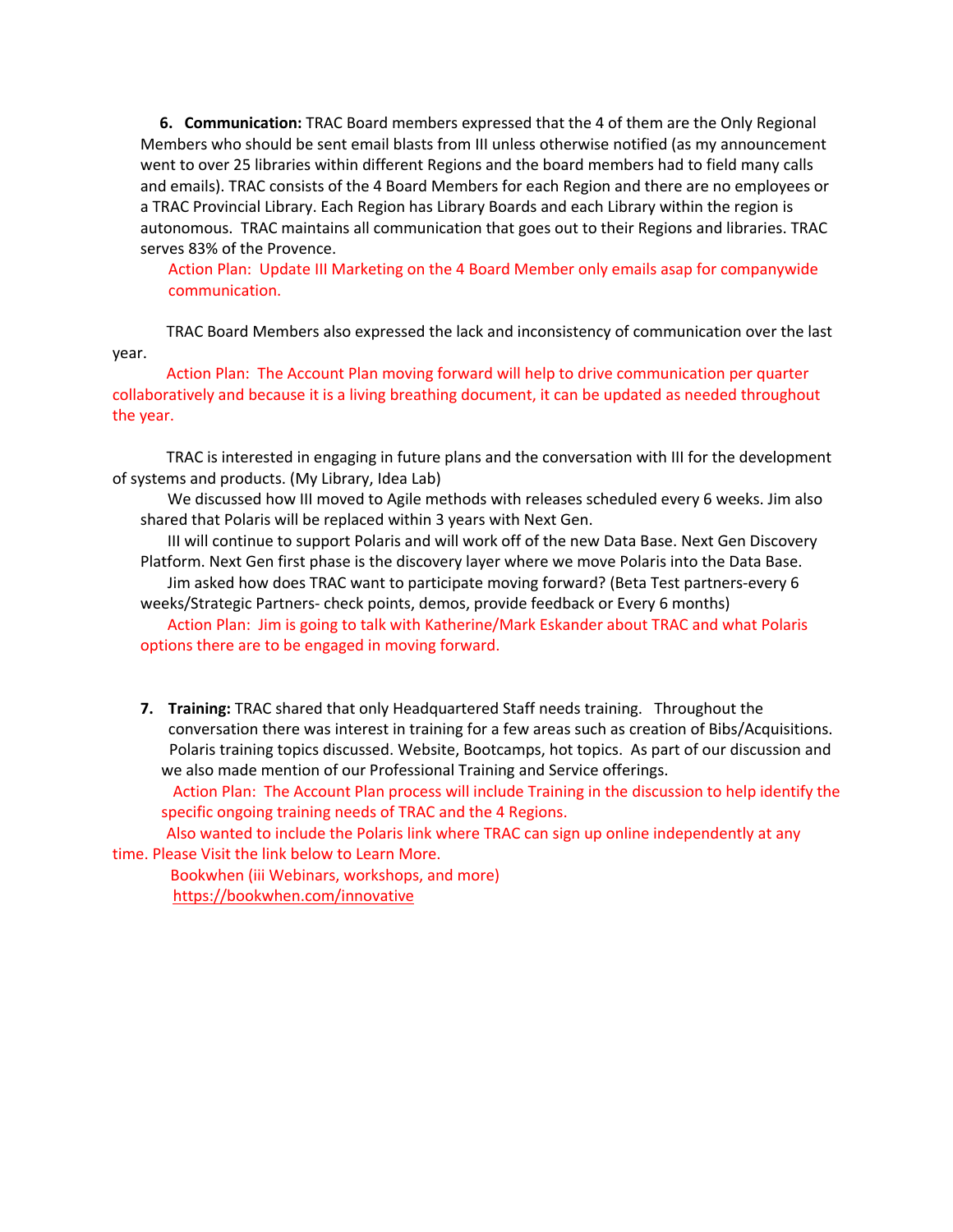# **NLLS REPORT** *bibliographic*



# **Board Report: May 5, 2018**

## **Flooding in Garage and Processing Area**

We arrived at work on the morning of April  $16<sup>th</sup>$  to find water in the garage and processing area, including 10-20 feet of carpet. After the water was mopped up, fans and a dehumidifier were used to dry out the area. Paul Kosa chopped the ice in the yard to allow water to drain away from the building. Tim Smereka, who does NLLS yard maintenance and snow plowing, was also called and brought a bobcat to push away the built-up ice. Hopefully, there will not be any further flooding this spring.

The yard is sloped towards the building, and when the ground is still frozen, meltwater finds its way into the garage and back door. This has been an on-going problem over the years. **The building committee needs to address this problem so that flooding will not continue to happen in future years.**



# **Bib Services at a Glance:**

- $\bullet$  Flooding in garage and processing area
- Cataloguing Position Advertised
- Summer Students
- ◆ Quotes for new ILL Van
- Trip to ULS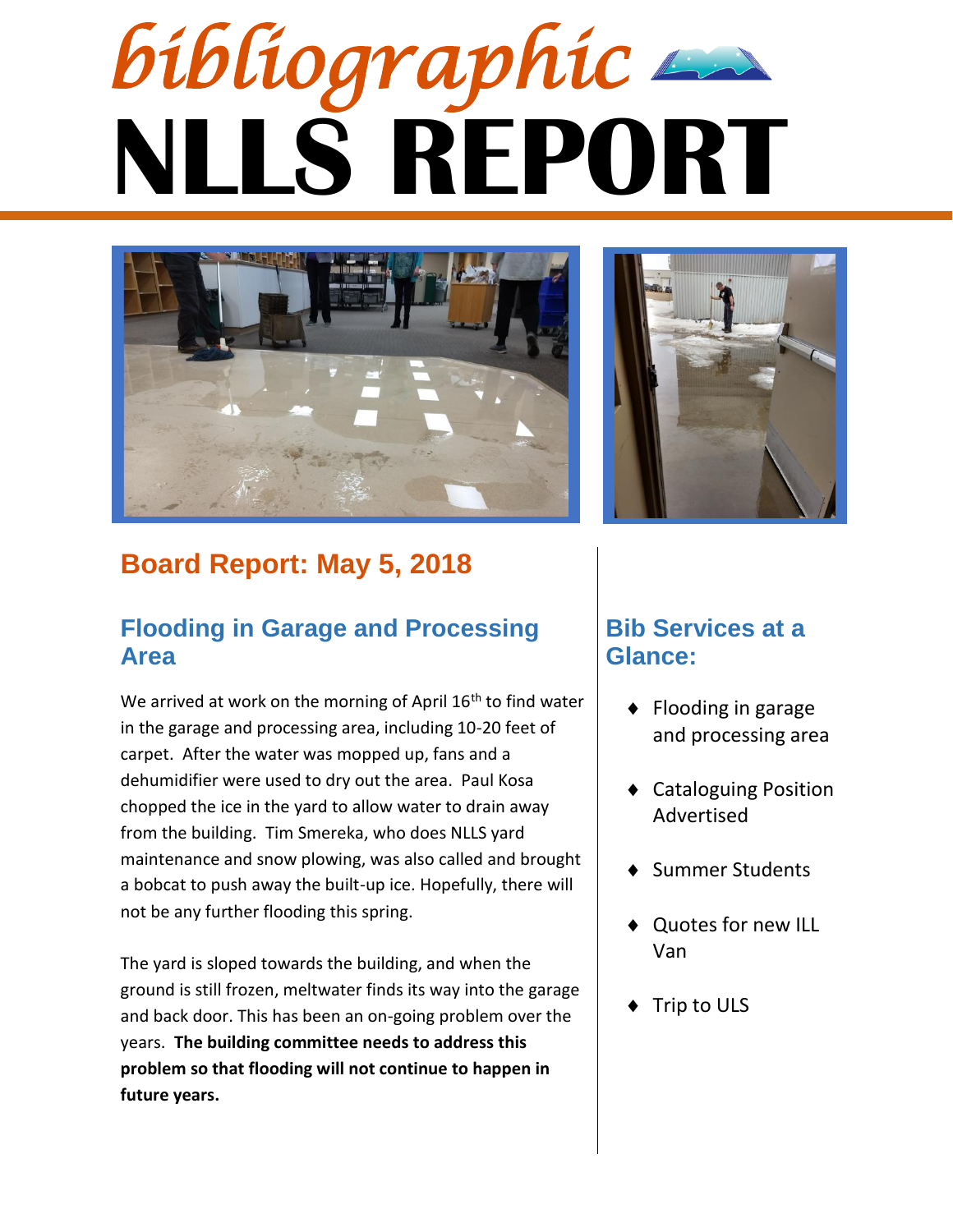# **NLLS REPORT** *bibliographic*

# **Cataloguing Position Advertised**

Ordering has remained steady in Bibliographic Services, and the backlog of items in the cataloguing queue has remained high. To address this problem and to facilitate timely cataloguing of materials going forward, NLLS has advertised for a new full-time cataloguer. The closing date is April 27<sup>th</sup>, with an expected start date of the first full week of June. Margaret will remain in her part-time role to assist with training for another month, before enjoying her long anticipated retirement. Margaret has been with NLLS for almost 23 years and has filled many positions over the years; we thank her for her dedication, contribution and years of knowledge. She will be greatly missed!

# **Summer Students**

Despite the lingering cold, we expect that summer will soon be upon us. To help with increased work loads and to cover staff holidays, we are hiring two summer students. Alexis Bristow, who worked at Northern Lights as a summer student last year, will return to NLLS on May 7<sup>th</sup> and will focus on helping Kayla with the Summer Reading Program. We have advertised for a 2<sup>nd</sup> student, who will primarily work in Bibliographic Services but will also help the IT Department.

# **New Van**

We obtained 4 quotes on cargo vans to replace our current Dodge Ram 1500 Promaster. The models of vans being considered are: Ford Transit, Mercedes Sprinter, BMC Savannah, and Dodge Promaster. Quotes have been submitted to the Executive Committee for consideration.

# **Trip to ULS**

Diane Babcock and Lois Quail went on the bi-annual bus trip to United Library Service in Calgary on April 12<sup>th</sup>. In addition to seeing the new offerings from ULS, it was a great opportunity to meet ULS staff and learn what additional services they offer.

The ULS trip is a wonderful opportunity for Library Managers to see what they are purchasing. Boxes from the ULS purchasing trip are now pouring in and keeping Bibliographic Services very busy.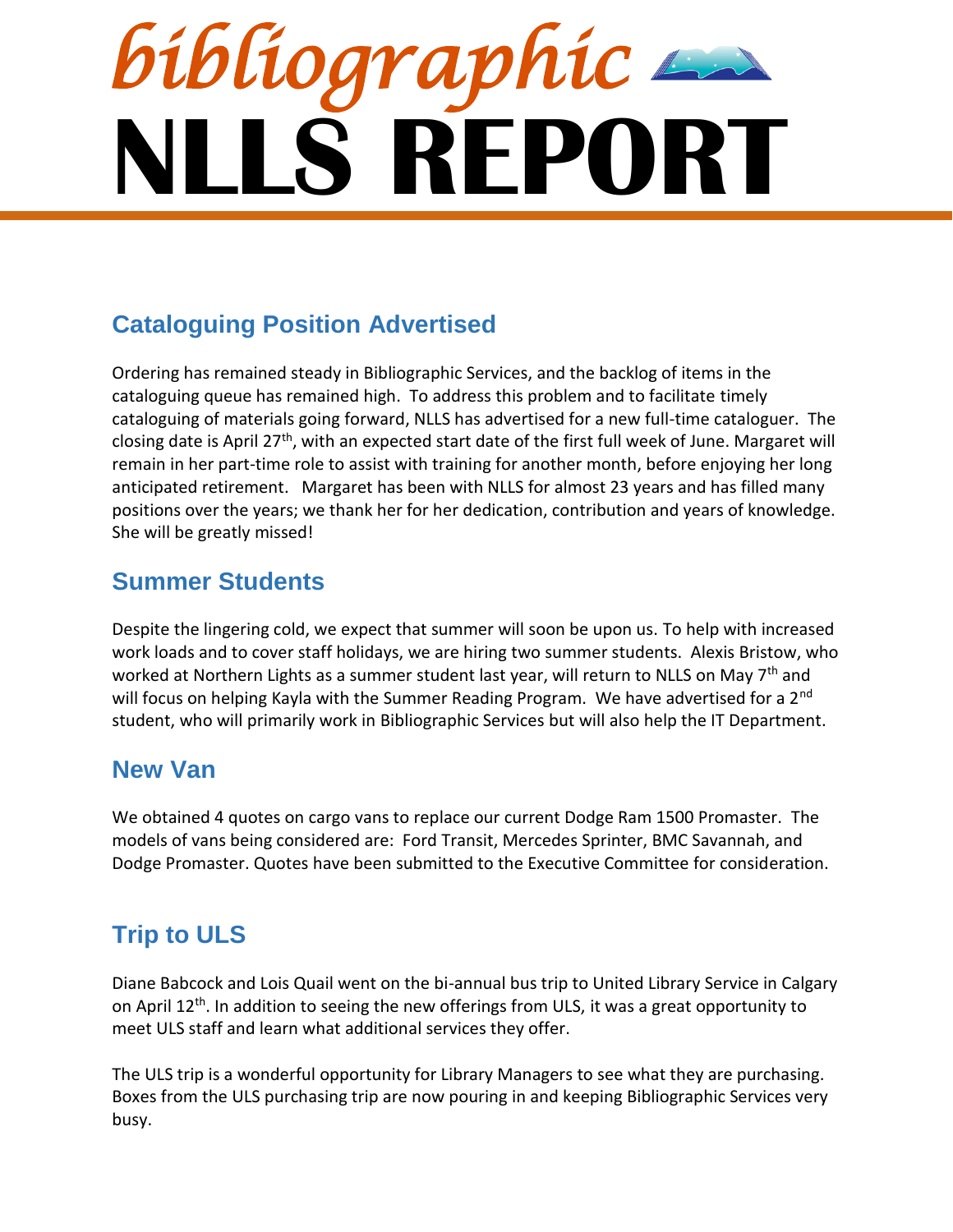



# **Board Meeting Social Media**

Saturday May 5, 2018

#### **Social Engagement**

- Social media has seen an increase of followers
- The utilization of social media tools allows an organization to establish a voice and increase visibility with the member libraries and the public.

Continuing with learning the trends in social media and marketing tools

#### **LMC request:**

- LMC has put forth recommendation and this has shifted the workflow in the marketing department
- Have started with the creation of brochure for the eResources – AudioBooks is the starting point
- Have created posters and social media post that can be used and shared by all member libraries
- Tutorials for Pronunciator have been added Niche Academy and other tutorials have been updated

Worked with TownLife and have found a better option to split the website, this is on hold

# $f$ y  $\ln$  0  $\Omega$

#### **Statistics**

Facebook: Feb 15 likes – 349 Apr 20 likes – 373

Twitter: Feb 15 198 followers Apr 20 209 followers

Instagram Feb 15 171 followers Apr 20 196 followers

Pinterest Feb 15 196 daily impressions Apr 20 534 monthly viewers (new method)

LinkedIn Feb 15 10 followers April 20 11 followers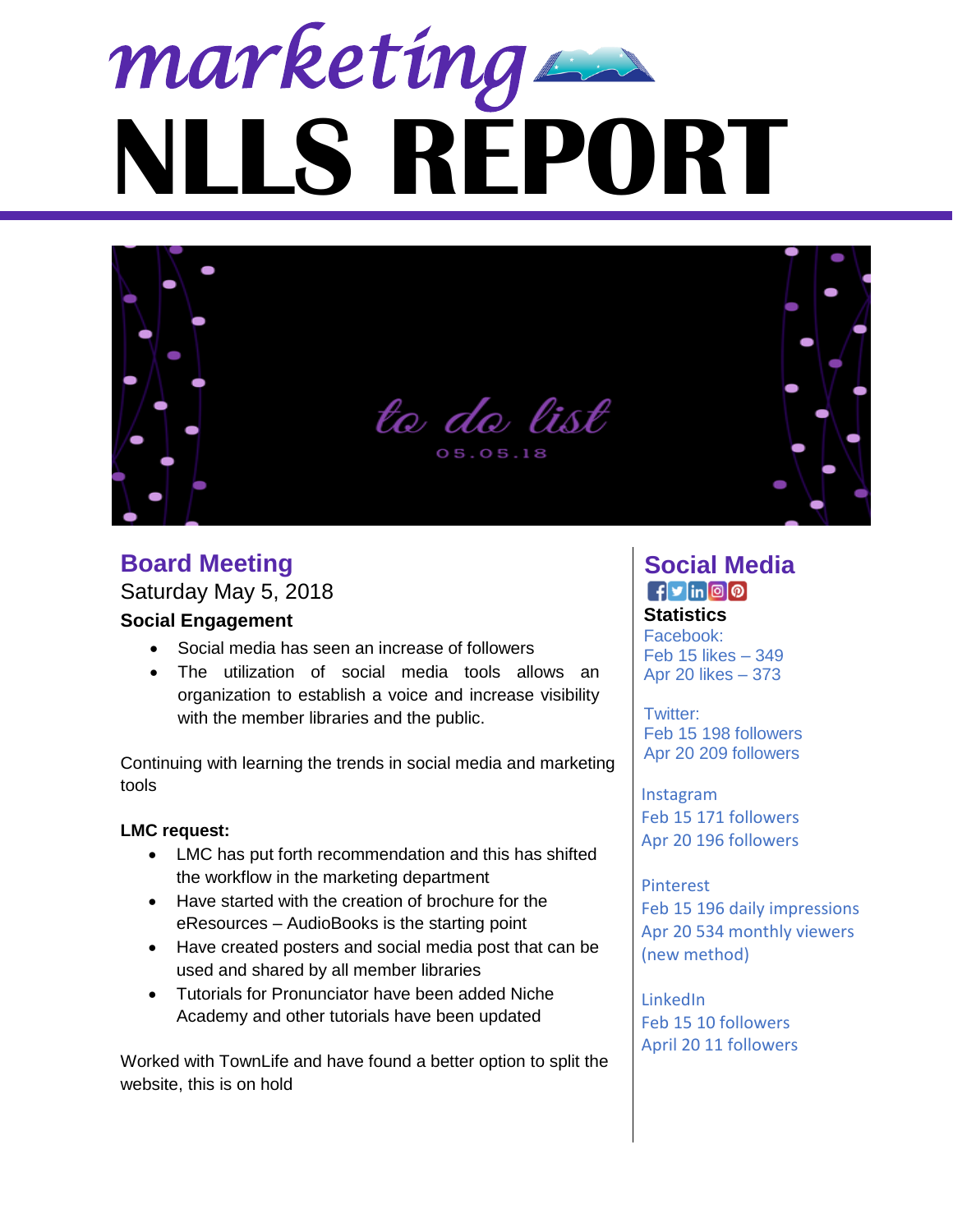

Completed a survey in regard to the communication options; Yammer and Facebook groups were created January 2018 22 of the 47 libraries replied: 15/22 tried the Facebook group, 12/22 tried the Yammer group, 15/22 wanted email as the preferred method of communications. Will discuss results at the LMC to determine how to move forward. Most likely the groups will be dissolved.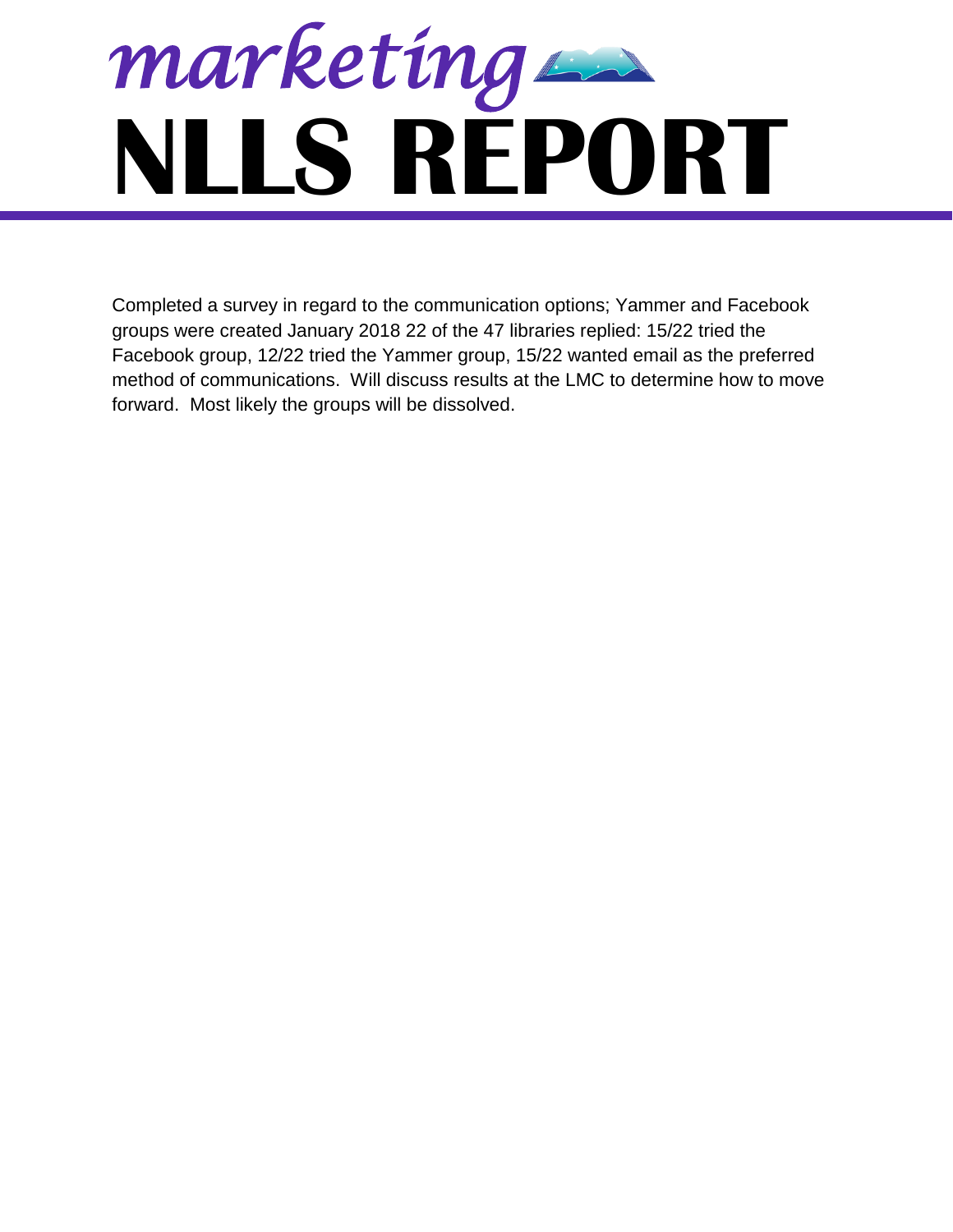

# **Board Report May 5, 2018**

## **Summer Reading Program:**

Preparations for the Summer Reading Program are well under way. Prizes have been purchased and an entertainer has been booked.

Public Services chose a unique and exciting presenter this year: Reptile Parties. The tour schedule for the libraries has been set, extending over July and August.

Reptile Parties is for both children and adults, who will enjoy meeting and learning about boas, pythons, dragons, frogs and more! Ask questions such as: how long do reptiles live? What do they require as pets? What roles do they play in the environment? This hands on educational program will focus on responsible pet ownership and conservation.

### **Author Tour:**

Don Levers author tour was a great success and the libraries loved his visit! He spoke about the writing process and the challenges of publication. We will continue to host more author tours in the future.

#### **Conference:**

We have begun working on next year's conference, and have met twice with the Conference Committee, a joint initiative of LMC and NLLS. The theme for this year is Space – Unlimited Possibilities. Our Keynote Speaker will be Debra DeWaal from Safe and Sound. The Keynote speech is titled: Mental Toughness—Unlimited Potential. Debra will also host a workshop "Safe in Your Space" and a session "Unlimited Leadership—Role Modelling—Putting Your Best Foot Forward". Those who have heard Debra in the past will know that she is a dynamic and engaging presenter, and is not to be missed!

Additionally, there are workshops, sessions and round table discussions designed for library managers, their staff, and board members. Truly, something for everyone! Our vendors' section is promising to be diverse and enticing. The Conference brochure will be sent out soon with details.